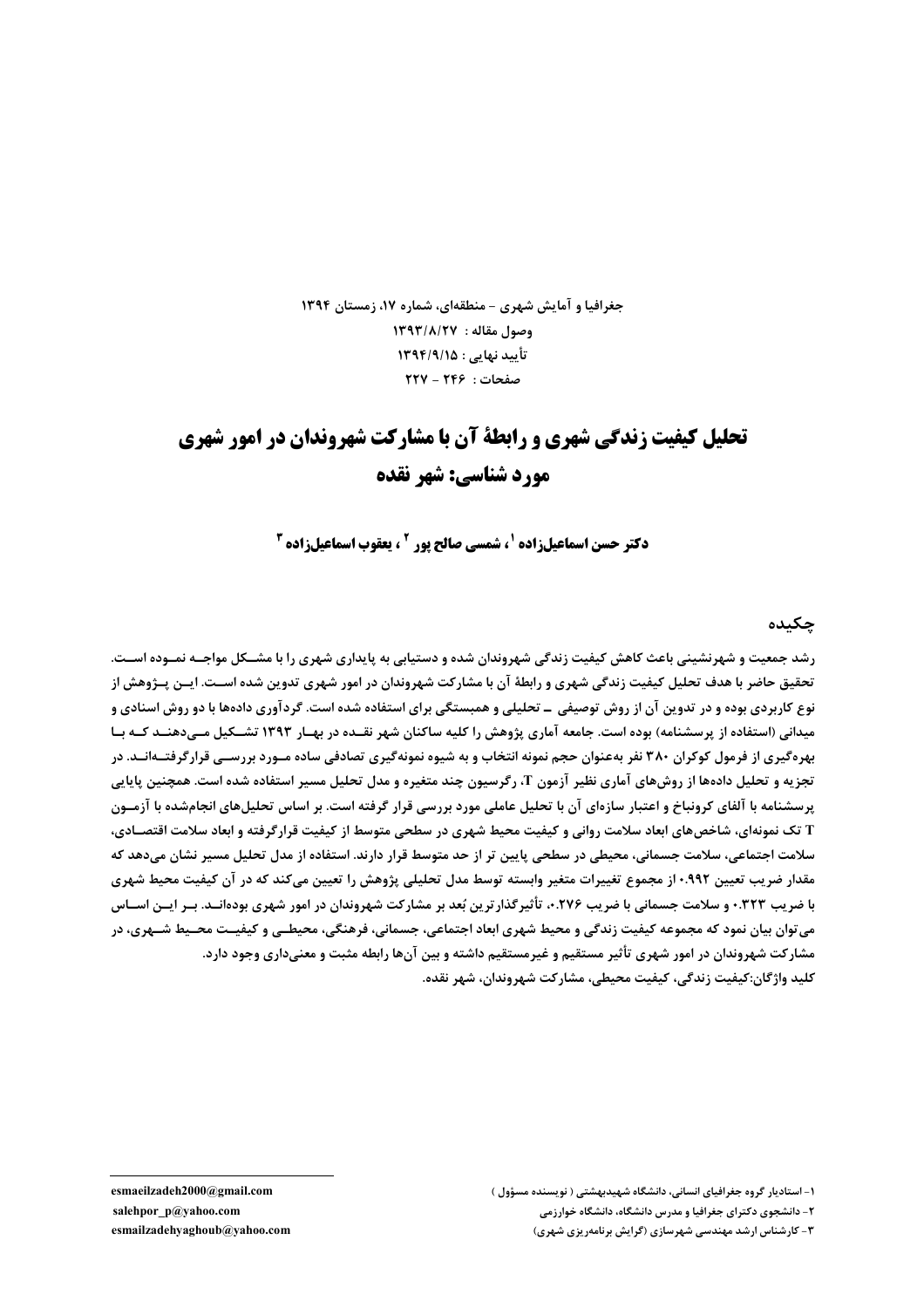مقدمه

طی دهههای اخیر، رشد جمعیت و افزایش شهرنشینی باعث کاهش دسترسی مردم به خـدمات مختلـف و در نتيجه كاهش كيفيت زنـدگي شـهروندان شـده اسـت. تداوم چنین رونـدی موجـب ناپایـداری در حـوزههـای محيطي، اقتصادي و بهويژه اجتمـاعي خواهـد گرديـد. نوشتار حاضر استدلال مے کنـد بـا تشـریک مسـاعی و بهرهگیـری از خـرد جمعـی، بهبـود کیفیـت زنـدگی و دستیابی به پایداری امکـان بـذیر خواهـد بـود. شـهرها بهعنوان بستر زیست بشر، دارای نقش اساسی در ایجاد رضایت بوده و در واقع شکلدهندهٔ سبک زندگی انسان و تعیین کننـدهٔ کیفیـت زنـدگی اوسـت ( Smith and levermore,2008:5) مطالعه كيفيت زندگي <sup>\</sup>در نــواحي شهری از موضوعاتی است که در سال های اخیــر مــورد توجه محققان رشتههای گوناگونی از جمله شهرسـازی، جغرافيا، جامعـهشناسـي، اقتصـاد، روانشناسـي، علـوم سیاسی، بازاریابی و مدیریت قرار گرفته است ( Kamp et al, 2003:5) تا از این طریق تلاشهایی در راستایی ارتقای شرایط زندگی و بهبود بخشیدن بـه بُعـد کیفـی زندگی بشر صورت گیرد (ربانی خوراسگانی و کیانپور، ۵۶:۱۳۸۶). بدون شک در طـول دو سـه دهـه اخيـر، کیفیت زندگی، بهعنوان جانشینی برای رفاه مـادی، بـه اصلي ترين هدف اجتماعي كشورهاي مختلف تبديل شده است. اصطلاح کیفیت زندگی، مانند مفهوم توسعه تا اندازهای مبهم است و از یـک ســو کیفیـت زنــدگی فردی بهعنوان برداشتی از چگونگی فـردی و چگـونگی گـذران فـرد مطـرح مـبىشـود و از بُعـدى كلـبى تـر دربر گیرندهٔ موقعیتهای زندگی در مکانهـای مختلـف حول عاملي مشخصاند. كيفيت زنـدگي نشـاندهنـدهٔ ویژگی های کلی اجتماعی، اقتصادی و محیطی منــاطق اســت و مــــی توانـــد بـــهعنـــوان (موســـوی و بـــاقری کشـکولی،۹۶:۱۳۹۱) ابـزاری بـرای تـدوین چـارچوب استراتژیهای برنامهریزی (Lee, 2008:1207) که توسط اندیشـمندان و برنامـهریـزان در مقیـاسهـای مختلف جغرافیایی تهیه می شود، به کاررفته و به واسطه

آن بتوان مسائل و مشکلات شـهرها را بازشناســی کـرد (سجادي و همكـاران، ۲۶۷:۱۳۹۱). لـذا هـدف نهـايي مطالعات کیفیت زندگی بدین جهت است کـه مـردم توان برخورداری از سطح مناسبی از زنـدگی، باکیفیـت مطلـوب را داشــته باشــند. در نتیجــه کیفیـت زنــدگے، مفهومی پیچیـده و چندبعـدی اسـت کـه تحـت تـأثیر مؤلفههایی چـون زمـان و مکـان، ارزشهـای فـردی و اجتمـــــاعي قـــــرار دارد(خواجــــــه شــــــاهكوهي و همکاران،۱۳۹۱:۲۹۷)، و از این رو معانی گونـاگونی بـر آن مترتب است. برخی از آن به عنوان قابلیت زیست پذیری یک ناحیه، برخی دیگر به عنوان اندازهای برای میـزان جـذابیت و برخــی بــه عنــوان رفــاه عمــومی، بهزیستی اجتماعی، شادکامی، رضایتمندی و مواردی از اين دست تعبيـر كردهانـد (Epley and 281-296 :Menon,2007). این مفهوم به نوعی بیـانگر وضـعیت افراد ساکن در یک کشور یا منطقه است. در واقع بـه معنای قابلیت زندگی یک مکان مطرح است (موسوی و باقرى كشكولى،١٣٩١:٩۶).

مفهوم کیفیت زندگی شهری با توسـعه پایـدار شـهری، همگرایی بسیار زیادی داشته و حتی میتواند به جای هم به کار برده شود. در واقع صحبت از کیفیت زنـدگی شهری بدون توجه بـه توسـعه پايـدار شـهری معنـادار نیست و همچنین وقتی بحث از توسعه پایـدار شـهری مطرح مے شــود، مفهــوم کیفیــت زنــدگی شــهری نیــز موضوعیت پیداکرده و پدیدار مـیشـود (لطفـی،۱۳۸۸: ٧٠-٧٠)؛ چرا كـه بـا گسـترش رونـد صـنعتى شـدن، پیشرفت فناوری و رشد شهرنشینی؛ عـدم تعـادلهـای اقتصادي، اجتماعي و فضايي موجب ايجاد شكاف شديد بين نواحي شـهري و روسـتايي كشـورهاي در حـال توسعه به لحاظ برخورداری از امکانـات و موهبـتهـای زندگی شده است. در این راستا، جهت رفع یـا کـاهش شکافها و نابرابریها در دنیـای امـروز تقریبـاً همگـان هدف نهايي انـواع توسـعه را افـزايش كيفيـت زنـدگي مے داننـد (بریمـانی و همکـاران، ۴۳:۱۳۹۲)؛ بنـابراین، سنجش کیفیت زندگی در نواحی شهری و اولویتبندی منطقی و صحیح عوامل مؤثر بر آن که مـنعکس2ننـدهٔ

جغرافیا و آمایش شهری-منطقهای، سال پنجم، شماره ۱۷، زمستان ۱۳۹۴

<sup>1.</sup> Quality of life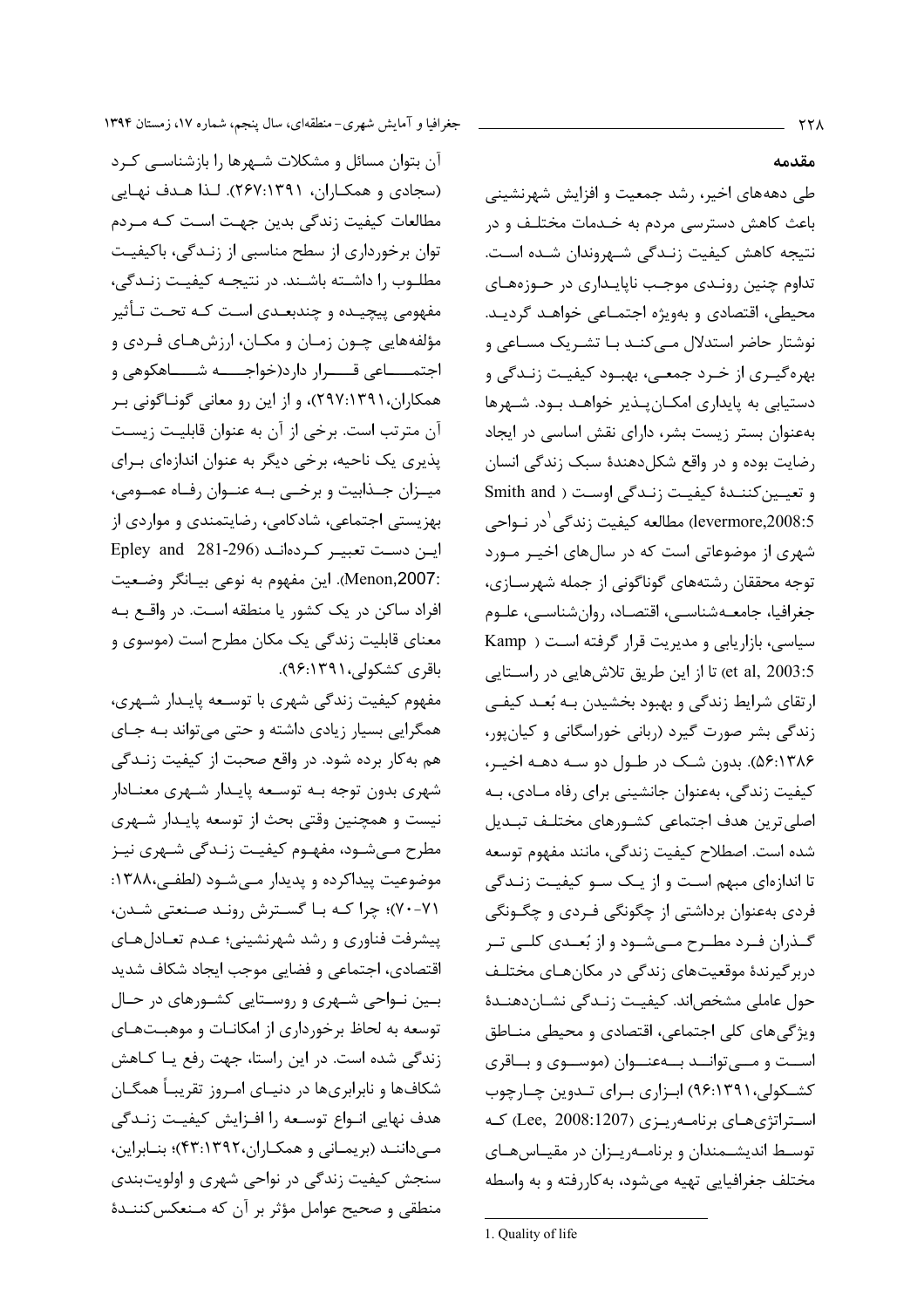• آیا بین کیفیت زنـدگی شـهری در محـدودهٔ مـورد مطالعه و میزان مشـارکت شـهروندان در امـور شـهری رابطه معنى دارى وجود دارد؟

## مبانی نظری

دیوید اسمیت اولین جغرافیدانی بود که درباره کیفیت زندگی، رفـاه و عـدالت اجتمـاعی در جغرافیـا صـحبت کرده است (جـاجرمی و کلتـه،۱۳۸۵:۷). تحقیقـات در زمینه کیفیت زندگی نشاندهندهٔ این است که توسـعه شاخصهای کیفیت زنـدگی نـه تنهـا بـه نظـارتهـای محلی نیاز دارد؛ بلکه در ارتباط با شـهروندان و جامعـه نيز است (McMahon, 2002: 172- 185). همچنـين شاخص های ترکیبی کیفیت زندگی و ارزیـابی کـارآیی دولتهای محلی نقش مهمی در بهبود کیفیت زنـدگی Morais & Camanho, 2011: 398-) خواهد داشت (-998 409). محققــان گــرايشهــاي مختلــف علمــي كيفيــت زندگی را از دهه ۱۹۳۰ مطالعه نمودهاند. هر یک از این محققان درصدد بودهاند که نواحی مختلـف جغرافيـايي مانند شهرها، ایالتها و ملتها را بر اساس شاخصهای کیفیت زندگی که خود طراحی کردهاند، مطالعه کننـد (فرجـے ملائـے و همكـاران، ٣:١٣٨٩). در ايـن ميـان مے توان بـه مطالعـات اجتمــاعی از کیفیــت زنــدگی .(Wang et al, 2010: 1-9 & J.Mason et al, 2010) Wong, 2001& Whitehead et al, مطالعات اقتصادى, (2006)، مطالعـــات محيطــــى ( Geelen et al, 2009&Moser, 2009 & S.Westaway, 2006 .Godefroid, 2001 & M.J) و انواع دیگری از مطالعات اشاره نمود كه توسط متخصصين علـوم مختلـف انجـام شده است. تنها هدفى ,ا كه تمام مطالعات انجام شده -با هر تخصصی- مدنظر داشتهاند، ساماندهی شهر برای بهزیستی بشر بوده است. از میان مطالعات متعددی که در زمینهٔ کیفیت زندگی انجام شده است، میتوان به مطالعـات چـارچوب مفهـومي بـراي سـنجش كيفيـت زندگی شــهری (داس، ۲۰۰۸) ٰ، کیفیـت زنـدگی: یـک رویکرد یکپارچـهسـازی فرصـتهـا، نیازهـای انسـان و تحلیل کیفیت زندگی شهری و رابطهٔ آن با مشارکت شهروندان در امور .... شــرايط زنــدگی و رفــاه افــراد اســت (ماجــدی و لهسـاييزاده،۱۳۸۵:۱۰:۱)، از اهميـت زيـادي برخـوردار است. در این جهت، سنجش و تحلیل کیفیت زنـدگی شهری اقدامی مهم و ضروری بوده و از اهمیت ویـژهای برخوردار است.

در ايـران، مشــاركت شــهروندان تحــت عنــوان كنتــرل شهروندي و تفويض قدرت تاكنون عملـى نشـده اسـت (موسایی و رضوی الهاشم، ۱۲۴:۱۳۸۹)، به طـوری کـه این امـر کیفیـت زنـدگی شـهری را بـا چـالش مواجـه ساخته و اجرای سیاستهای لازم برای بهبود کیفیت زندگی در نواحی شهری را پیچیدهتر میکند. با توجه به جایگاه کیفیت زندگی در شهرها و با توجه به اینکـه هنوز در کشور ایبران سیستم جـامع و گسـتردهای در زمينهٔ كيفيت زندگي ايجاد نشـده، توجـه بـه سـنجش جنبههـای مختلـف کیفیـت زنـدگی پـس از شـناخت واقع بينانه از وضع موجود، با طراحي الگوهاي مشـاركت بـرای ایجـاد زمینــههـای جلـب مشـارکت شــهروندان، می تواند بهعنـوان راهـی در دسـتیابی بـه نظـام جـامع سنجش کیفیت زندگی باشد.

در این راستا، در تحقیق حاضر با هدف تحلیل کیفیت زندگی شهری و رابطـه آن بـا مشـارکت شـهروندان در امبور شبهری، سبعی شبده است تبا بنا استفاده از شـاخصهـاى ابعـاد اقتصـادى، اجتمـاعى، فرهنگــى، جسماني، رواني و محيطي (ابعاد ذهني) و شاخصهـاي كيفيت محيط شهري (ابعــاد عينــي)، كيفيـت زنــدگي شهری در شـهر نقـده مـورد سـنجش قـرار گیـرد، تـا مشخص شود که شهروندان در چه سـطحی از کیفیـت زندگی قرار دارند، سپس رابطهٔ سـطح کیفیـت زنـدگی شهروندان با میـزان مشـارکت آنـان در امـور شـهری و تأثیر کیفیت زنـدگی در مشـارکت شـهروندان در امـور شهری بر اسـاس مـدل ارائـه شـده در پـژوهش، مـورد بررسی قرار میگیرد. بدین ترتیب پـژوهش حاضـر در پی پاسخگویی به سؤالات زیر تدوین شده است: • شاخصهای ابعاد مختلف کیفیت زندگی شـهری در شهر نقده، در چه سطحی قرار دارند؟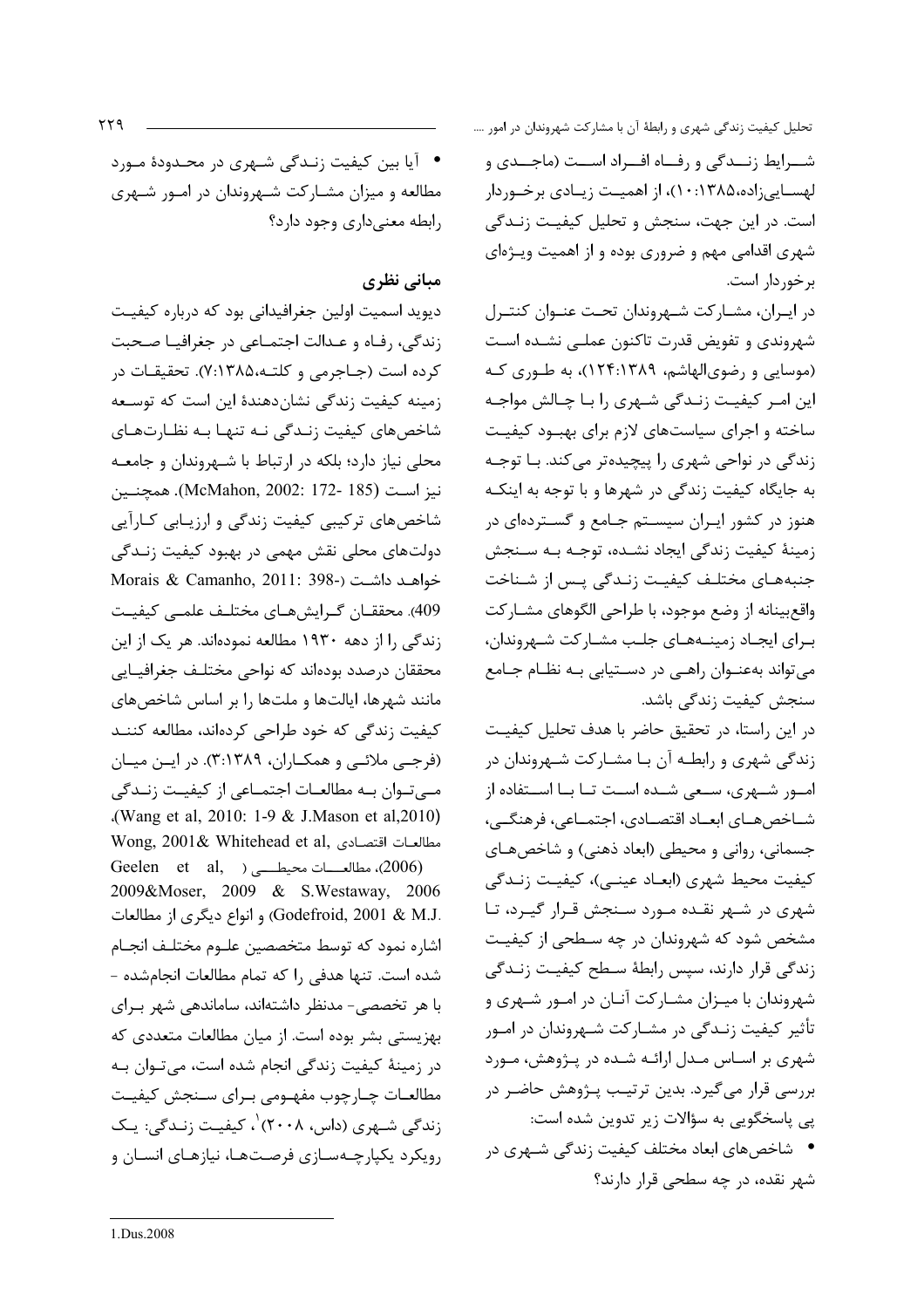بهزیستی ذهنی (رابرت و همکـاران،۲۰۰۷) ، سـنجش کیفیت ذهنی زنـدگی بـا اسـتفاده از تحلیـل چنـد متغیری (سانتوس و مارتینس،۲۰۰۷) آشـاره کـرد. در ارتباط با مطالعات داخلی در زمینــه کیفیـت زنــدگی، می توان به مطالعات قالیبـاف (۱۳۹۰) ارزیـابی کیفیـت زندگی شهری، رضوانی و همکاران (۱۳۸۸) بررسی توسعه و سنجش شاخصهای کیفیت زنـدگی شـهری، خــادمی و همکــاران (۱۳۹۱) ارزیــابی کیفیــت زنــدگی شـهري در شـهر عامـل، خـادم الحسـيني و همكـاران (۱۳۸۹) سـنجش کیفیـت ذهنـی در نـواحی شـهری، گروسی و نقوی (۱۳۸۷) سـرمایه اجتمـاعی و کیفیـت زنـدگی در شـهر کرمـان و زبردسـت و بنـی عامریـان (۱۳۸۹) بررسے ارتباط میان شاخص های عینے ۔ ذهنی بُعد خدمات عمومی کیفیـت زنـدگی شـهری در شهر جدید هشتگرد اشاره کرد.

به طور کلی، چهـارچوب کلـی و عمـومی در رابطـه بـا تعریف کیفیت زنـدگی و مفـاهیم مـرتبط ارائـه نشـده است. محققان مختلف بـه تناسـب تخصـيص و زمينـه کاری خود تعاریف متفاوتی از کیفیت زنـدگی شـهری ارائــه دادهانــد. رافــل و همكــارانش<sup>۴</sup>در ۱۹۹۷ كيفيــت زندگی را حدی که شخص از امکانات مهـم زنــدگی|ش لـذت مــي.بــرد، تعريــف مــي كنــد (فرجــي ملائــي و همکاران،۱۳۸۹.۶). کارتر<sup>۵</sup> در ۱۹۸۵ کیفیت زنـدگی را شادمانی فردی یا رضایتمندی از زنـدگی و محـیط بـه همـراه نیازهـا و امیـال و همچنـین دیگـر فاکتورهـای محسوس و نامحسوس کـه خرسـندی کلـی را تعیـین مــــي كنــــد، تعريــــف مــــينمايــــد (رضـــواني و منصوریان،۵:۱۳۸۷) و لیو<sup>۶</sup> در ۱۹۷۶ کیفیت زنـدگی را عنواني جديد براي مفهوم قديمي تر بهزيستي مـادي و روانی مردم در محیط زندگی خود توصیف کـرده اسـت (نوابخش، ۶۸:۱۳۹۱). با توجه بـه تعـاريف ارائـه شـده، مےتوان گفت کـه وجـوه مشـترک تمـامی تعـاريف،

معطوف به تأمین نیازهای اساسی مـادی و معنــوی بــه طور توأمان است.

در بسیاری از متون نظری مرتبط، تعاریف متعدد و متنوعي از مفهوم كيفيت محيطي وجـود دارد. كيفيـت محیط موضوع پیچیدهای است کـه دربردارنـدهٔ ادراک انتزاعی، طرز تلقی و ارزشهایی است که در بین افراد و گروهها متفاوت است. یک محیط باکیفیت بالا حسبی از رفاه و رضایت را برای افراد از طریق شاخصهایی که ممکن است فیزیکے، اجتمـاعی یـا نمـادین باشـد بـه همراه دارد. همچنین کیفیت محیط می تواند بـهعنـوان بخش اصلي مفهوم وسيعتر «كيفيت زنـدگي» هماننـد سلامتی و امنیت در ترکیب بـا جنبـههـایی همچـون راحتـــي و جــــذابيت تعريـــف شــــود (رفيعيـــان و همكـاران، ١٣٩٠: ٢٣-٢٢). مفهـوم كيفيـت زنـدگي و دخالت دادن شاخصهای اجتماعی و کیفـی در اهـداف توسعه و عمران شهری و منطقهای یکی از رویکردهـای نوین در زمینــه اصــلاح و گســترش توســعه اســت. به کار گیری مفهوم کیفیت زندگی در واقع واکنشی علیه توسعه یک بُعـدی اقتصـادی در سـطح ملـی و توسـعه صـرفأ كالبــدى در مقيــاس شــهرى و تلاشــى بــراى دستیابی به معیارهای جامعتر و چند بُعـدی در عرصـه برنامه ریزی است (قنبری و همکـاران، ۱۳۹۲: ۸-۷). کیفیت زندگی از سال ۱۹۷۰ بهطـور مشـخص و قابـل .<br>ملاحظهای در مطالعات اجتماعی لحـاظ شـده اسـت و معنای وسیعی در ارتباط با خوشبختی در جوامـع دارد و هـدف آن قـادر سـاختن مـردم بـرای دسـتيابی بـه اهدافشان و رسیدن به زندگی ایده آل است؛ از ایـن رو، مفهوم کیفیت زندگی فراتر از شرایط زندگی است کـه تمرکز خود را روی منابع مادی افـراد قـرار داده اسـت. کیفیت زندگی سه ویژگی زیر را دارا است: ١. كيفيت زنـدگي بـر اسـاس وضـعيت زنـدگي افـراد مشخص می شود. ٢. كيفيت زندگي يک مفهوم چند بُعدي است. ۳. کیفیت زنـدگی عـلاوه بـر شـاخص هـای عینـی بـا شــاخصهــای ذهنـــی نیــز ســنجیده مــیشــود (غياثوند،٢۴،٨٠٢٣).

<sup>2.</sup> Robert and et al, 2007

<sup>3.</sup> Santos and Martins, 2007

<sup>4.</sup> Repheal et al

<sup>5.</sup> Cutter 6. Liu

جغرافیا و آمایش شهری-منطقهای، سال پنجم، شماره ۱۷، زمستان ۱۳۹۴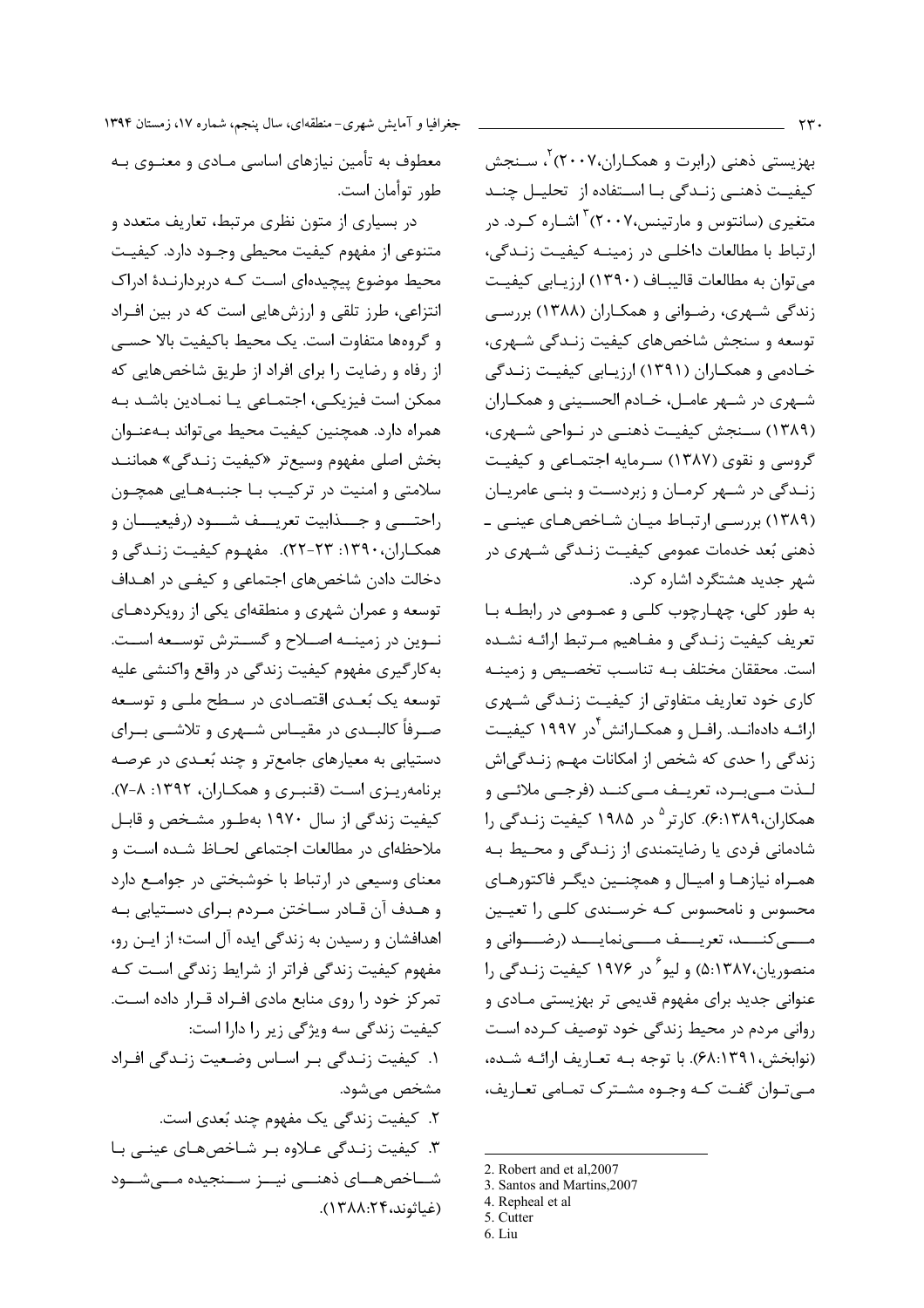حیاتی خواندهاند (ربانی و همکاران،۱۳۸۷: ۹۲). بـدین ترتیب می توان نتیجه گرفت که در جهان امروز کیفیت زنـدگی، کلیـد اصـلی مشـارکت شـهروندان در جهـت توسعه امور شهری به کمک مدیریت شـهری، بـهشـمار مے ،رود.

با توجه به مطالعات صورت گرفته، نظريات و تحقيقـات انجامشده، به لحاظ نظري جهت تبيين كيفيت زنـدگي شهری و رابطـه آن بـا مشـارکت شـهروندان در امـور شهری، متغیرها به صورت زیر خلاصه گردیده تا روابط بین آنها به وسیله آزمونهای تجربی مورد بررسی قرار گیرد (شکل ۱). در این تحقیق، مشارکت شهروندان در امور شهری بهعنوان متغیـر وابســته و کیفیـت زنـدگی شهري كه شامل: سلامت اقتصادي، سلامت اجتمـاعي، سلامت فرهنگي، سـلامت جسـماني، سـلامت روانـي، سلامت محیطی (ابعاد ذهنی) و کیفیت محیط شـهری (بُعد عيني) بهعنوان متغيرهاي مستقل، مورد سـنجش و بـــــــررسی قرارگرفتهاند. شاخصهای انتخابی برای مطالعه، بر اساس مطالعات پیشین صورت گرفته است.

از دهه ۱۹۸۰ میلادی به بعد، در برنامههای توسعه و همچنین در توسعه شهری توجه فزایندهای به رویک رد مشارکتی صورت گرفته است؛ به گونهای که رکن اصلی اجـراي پـروژهٔ توسـعه شـهري، مشـاركت همـهجانبــه یگانهای سـازندهٔ جامعـه شـهری (افـراد و گـروههـای شهری) است. تـازهتـرین زمینــه مشـارکت، مشـارکت شـــهروندان در اداره امـــور شهرهاســت (یغفــوری و همکاران،۸۴:۱۳۹۳) که در سالهای اخیـر در زنـدگی شهری مورد مداقه قرار گرفته است. میسرا<sup>\</sup> مشارکت ۱٫ سهیم شدن افراد در تصمیم گیریهایی میدانـد کـه در وضع آنها مؤثر است. آلمونـد و پـاول آ، فعاليـتهـاى مشارکت جویانه را آن دسته از فعالیتهـایی مـیداننـد کے شیہروند معمیولی میے کوشید از راہ آن ھیا ہیر سیاست گذاریهای شـهری اعمـال نفـوذ کنـد. بیشـتر اندیشمندان، تأثیر گـذاری شـهروندان در تصـمیمهـای شـهری را بـا هـدف توانمندسـازی آنـان در اداره امــور محلی و تحصیل خدمات بهینـه شـهری یـادآور شـده، نقش مشاركت را در توسعه پايـدار شـهري، تحقــق دموکراسی و جامعه مدنی و سایر موارد مـرتبط، بسـیار

تحلیل کیفیت زندگی شهری و رابطهٔ آن با مشارکت شهروندان در امور ….



شکل ۱: مدل مفهومی پژوهش

منبع: يافتههاى تحقيق، ١٣٩٣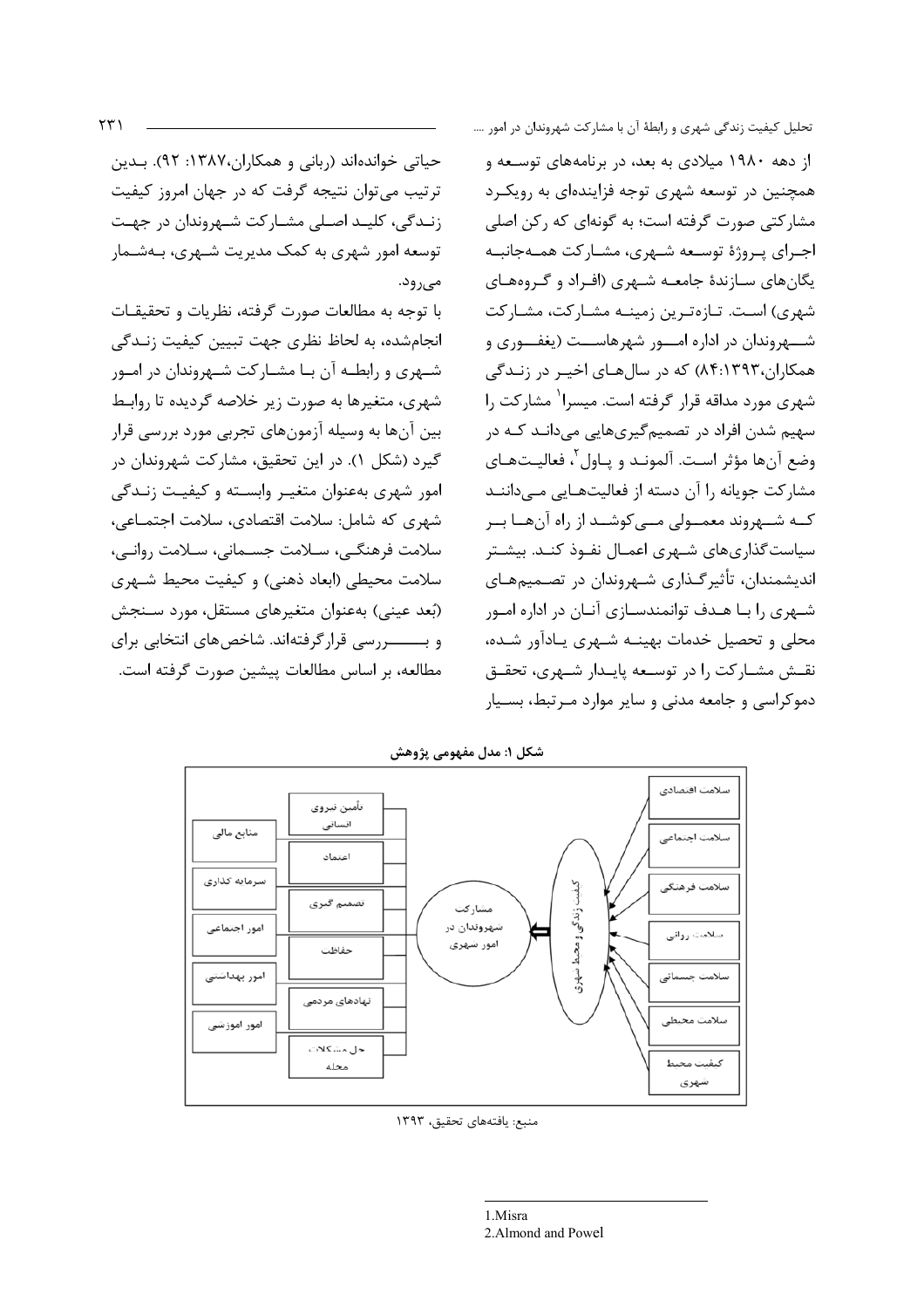### مواد و روشها

تحقیق حاضر از نوع کاربردی بوده و روش مورد استفاده در آن، توصیفی \_ تحلیلی است. برای گردآوری اطلاعـات از روشهای کتابخانهای و میـدانی ـ از قبیـل پرسشـنامه، مشاهده و مصاحبه - استفاده شده است. جامعـه آمـاری شامل تمام خانوارهای ساکن در شـهر نقـده اسـت کـه از میان ۲۳۷۰۶ خانوار (بر اساس سرشماری ۱۳۹۰)، تعـداد ۳۸۰ سرپرست خـانوار بـا اسـتفاده از فرمـول کـوکران به عنوان حجم نمونه محاسبه شده و شیوه نمونه گیـری بـا ابزار پرسشـنامه بـه صـورت تصـادفی سـاده بـوده اسـت. پرسشنامه استفادهشده حـاوی سـؤالاتی در مـورد بُعـد ذهني و عيني كيفيت زندگي بوده است. سؤالات ذهني و عيني شـامل قلمروهـاي اقتصـادي، اجتمـاعي، فرهنگـي، محيطي، جسماني، رواني و كيفيت محيط شــهري اسـت. به منظور سنجش اعتبـار درونـي و پايـايي پرسشـنامه از آلفای کرونباخ استفاده گردیده است. مقدار ضریب مذکور براب ٨١٢. • درصد نشــان از اعتبــار بــالاي آن اســت. همچنین در مرحلـه بُعـد جهـت بـرآورد اعتبـار سـازهای پرسشـنامه از تحليـل عـاملى اسـتفاده شـده اسـت كـه معنــیداری آزمــون بارتلـت بـا ۰.۰۰۰ درصـد برابـر بـا ۱۵۶۲۱.۰۰۴ و KMO برابر ۹۳۵.۰ درصد نشان از اعتبـار آن است. در این پژوهش جهت تجزیـه و تحلیـل دادهها پس از گردآوری دادهها و پردازش در نرمافزار SPSS، بسته به نوع دادهها و مقیاس متغیرهـا از آزمـون T-test. ضـريب همبســتگي پيرســون، رگرســيون چنــدمتغيره و تحليل مسير استفاده شده است.

محدوده مورد مطالعه شهر نقده، واقـع در جنــوب اســتان آذربایجان غربی است که در ۳۶ درجه و ۵۷ دقیقه عرض شمالي و ۴۵ درجه و ۲۳ دقیقه طول شرقی عرض نصف النهار گرينويچ واقع شده اسـت. مسـاحت ايـن شهرسـتان ۱۰۵۰ کیلومترمربع بوده و ارتفاع آن از سطح دریای آزاد ۱۳۵۰ متـر اسـت. وفــق آخــرين تقســيمات سياســي و کشوری شهرستان نقده دارای دو نقطه شهری به نامهـای محمدیار و نقده، ۴ دهستان و ۱۱۸ آبادی است. بر طبـق سرشماری عمومی نفوس و مسکن ۱۳۹۰ شهرستان نقده دارای ۸۴۱۵۴ نف جمعیت شبهری و ۲۳۷۰۶ خیانوار شهری است.

#### يافتەهاي يژوهش

بر اساس دادههای به دست آمده، ۶۵ ۰ درصد از جنسیت جامعـه آمـاري مـردان و ۰.۳۵ درصـد را زنـان تشـكيل دادهانـد. از نظـر سـنى ٠.۶ درصـد ياسـخگويان زيـر ٢٠ سال، ۰.۲۲ درصـد ۳۰-۲۱، ۰.۲۹ درصـد ۴۰-۳۱، ۰.۱۴ درصد ۴۱-۵۰ و ۶۰-۵۱ و ۰.۵ درصد نیز در گروه سـنی ۷۰-۶۱ سال قرارگرفتـهانـد و از نظـر تحصـيلات، ۰.۵ در بی سواد، ۰.۱۰ درصد دارای تحصیلات ابتدایی، ۰.۱۴ درصد دارای تحصیلات راهنمایی و متوسطه، ۰.۳۰ درصد دارای تحصیلات دیبیلم و ۰.۲۷ درصد دارای تحصیلات لیسانس و بالاتر بودهاند. همچنین، از نظـر اشـتغال ۱۴.۰ درصد کشاورز،۰.۱۳ درصد دامدار،۰.۲۴ درصد کارمنـد و ۴۹.۰ درصد را سایر مشاغل(آزاد، خانهدار، بیکار) تشکیل دادهانــد. و همچنـــین از نظــر درآمــد ۱۱.۴ درصــد از یاسخگویان در آمدی بین ۱۰۰-۲۵۰، ۲۹.۱ درصد بـین ۴۰۰-۲۵۰ ۴۶.۶ درصد درآمـدی بـین ۵۵۰۰-۴۰۰ ۱۵.۲ درصدبین ۵۵۰–۷۰۰ درصد، ۱۱.۴ درصد بین ۷۰۰–۸۵۰ و ۶.۳درصددرآمدیبالاتر از ۸۵۰ هزار تومان داشتهاند.

به منظور سنجش کیفیت زندگی و محیط در شـهر نقـده از شاخص های بُعد سلامت اقتصادی، ســلامت اجتمــاعی، سللامت فرهنگے، سللامت جسـمانی، سـلامت روانـی، سلامت محیطی (ابعاد ذهنی) و کیفیت محـیط شـهری (بُعد عيني) استفاده گرديده كـه بـدين منظـور از آزمـون T.test استفاده شده است. ایـن آزمـون بـرای تشـخیص تأثير يا عـدم تـأثير متغيرهـا در وضـعيت مـورد بررسـي استفاده مے شود، بهطوری که اگر میانگین هـر متغیـری از حد معینی بیشتر بود، آن متغیر در وضعیت مورد بررسی مؤثر واقع میشود. محاسبه سطح کیفیت زندگی و محیط و هر یک از شـاخصهـا بـا عـدد شناسـایی مـیشـود. در پژوهش حاضر میزان متوسط کیفیت زندگی عدد۳ بـوده که در این صورت از حد بالا و پایین استفاده میشود کـه اگر هر دو حد بالا و پایین مثبت باشد میـانگین از مقـدار مورد آزمون (مقدار مشاهدهشده) بزرگ تر بوده و اگـر هـر دو حد منفی باشند میانگین از مقـدار آزمـون کوچـکتـر است و همچنین هر گاه حد پایین منفی و حد بالا مثبت باشد، میانگینبامقدارمورد آزمون تفاوت معنے داری ندارد.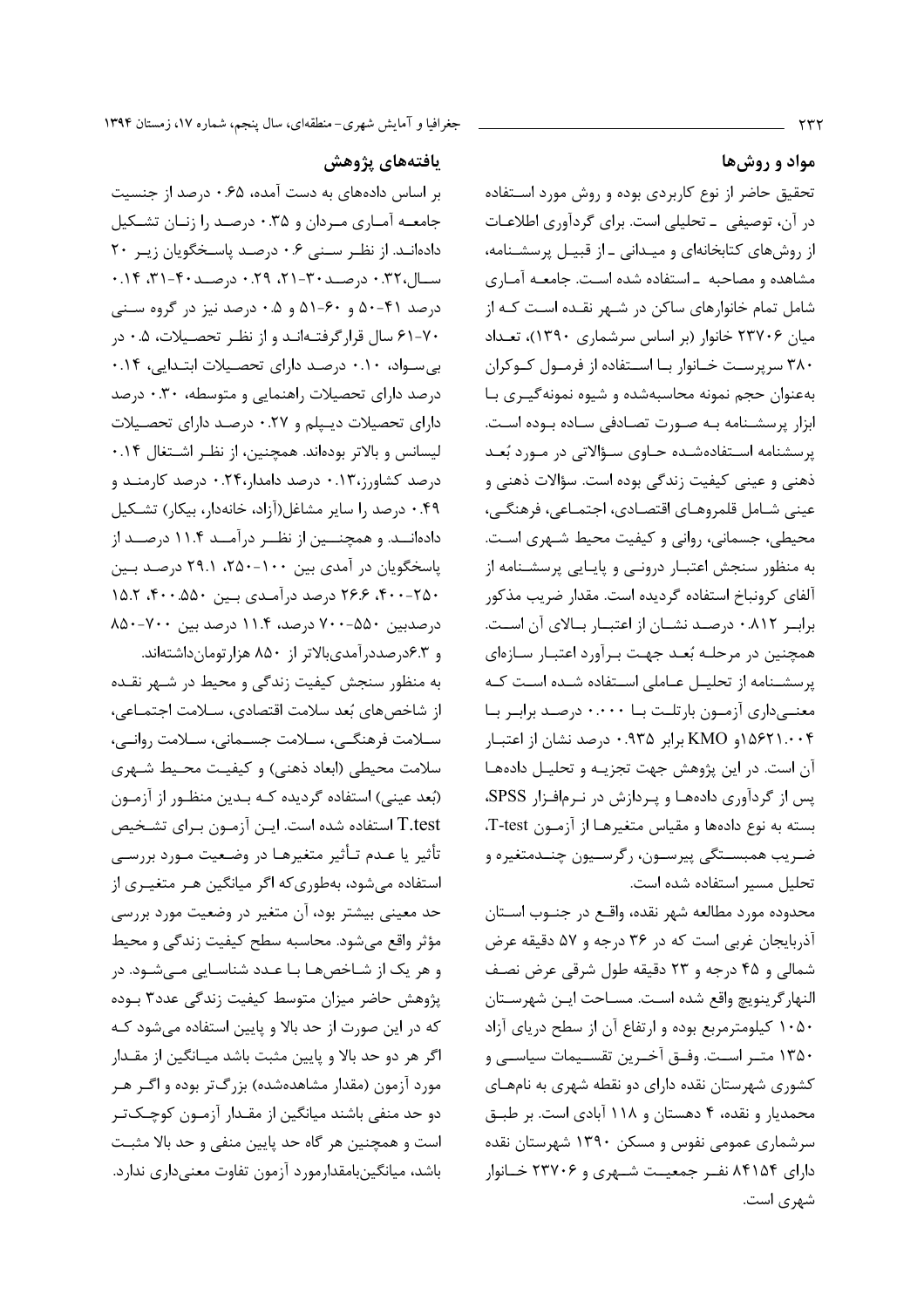| ب-درن '' 'رریبی ساختن بعد سا                      |                                       |         |                            |          |                   |             |  |  |  |  |
|---------------------------------------------------|---------------------------------------|---------|----------------------------|----------|-------------------|-------------|--|--|--|--|
| شاخصهای بُعد سلامت اقتصادی                        |                                       |         | ٣ =حد متوسط كيفيت          |          |                   |             |  |  |  |  |
|                                                   |                                       | درجه df | Sig                        | اختلاف   | فاصله اطمينان ٩۵٪ |             |  |  |  |  |
|                                                   | مقدار t                               | أزادى   | (سطح معنى دارى)            | ميانگين  | حد پایین          | حد بالا     |  |  |  |  |
| رضایت از میزان هزینههای مسکن                      | $-Y. V. V$                            | rrvq    | $\ddotsc$                  | $-591$   | $-5.51$           | $-.1V$      |  |  |  |  |
| رضايت از حملونقل                                  | $-Y.Y \wedge Y$                       | ۳۷۹     | $\ddotsc$                  | $-.0.9$  | $-580$            | $-.7V$      |  |  |  |  |
| رضایت از هزینههای زندگی                           | $-0.110$                              | ۳۷۹     | $\ddotsc$                  | $-.$ TYV | $-0.99$           | $-7.$       |  |  |  |  |
| میزان رضایت از شغل                                | $-0.549$                              | ٣٧٩     | $\ddotsc$                  | $-.500$  | $-.A9$            | $-51$       |  |  |  |  |
| میزان رضایت از موفقیت در شغل                      | $-\xi \cdot \lambda$ .                | ۳۷۹     | $\ddotsc$                  | $-.098$  | $-X\Delta$        | $-5.7A$     |  |  |  |  |
| رضایت از فرصت شغلی ایجادشده                       | $-15.5.0$                             | ۳۷۹     | $\ddots$                   | $-1.500$ | $-1.54$           | $-1.5A$     |  |  |  |  |
| رضايت از تنوع فعاليت اقتصادى                      | $-17.19V$                             | ۳۷۹     | $\ddotsc$                  | $-1.7YT$ | $-1.59$           | $-1.49$     |  |  |  |  |
| رضایت از توزیع درآمد و ثروت                       | $-1.799$                              | ۳۷۹     | $\ddotsc$                  | $-1.00$  | $-1.59$           | $-.A\Delta$ |  |  |  |  |
| رضایت از درآمد خانوار                             | $-17.9Yf$                             | ۳۷۹     | $\ddots$                   | $-1.591$ | $-1.5A$           | $-1.11$     |  |  |  |  |
| درصد بيكارى                                       | 11.7AT                                | ٣٧٩     | $\ddots$                   | .97Y     | .99               | 1.49        |  |  |  |  |
| رضايت از درآمد ماهيانه                            | $-1.79$                               | ۳۷۹     | $\ddots$                   | $-1.00$  | $-1.5V$           | $-.Af$      |  |  |  |  |
| میزان رضایت از دسترسی به خدمات اطلاعاتی و ارتباطی | $-\mathfrak{f}\cdot\lambda\lambda$    | ۳۷۹     | لمحرك                      | $-1559$  | $-.70$            | $-117$      |  |  |  |  |
| میزان رضایت از زیرساخت های اجتماعی                | $-0.900$                              | ۳۷۹     | $\ddotsc$                  | $-.050$  | $-XY$             | $-.70$      |  |  |  |  |
| رضايت از حملونقل                                  | ۳.۴۶۴                                 | ۳۷۹     | $\cdots$                   | .1AT     | $\cdot^{\lambda}$ | .59         |  |  |  |  |
| رضایت از راههای ارتباطی                           | 5.555                                 | ۳۷۹     | $\cdot \cdot \cdot \tau$ ۴ | .        | $\cdot \cdot$     | .1V         |  |  |  |  |
| رضایت از واحد مسکونی                              | $-\Delta$ . $\Delta$                  | ۳۷۹     | $\ddots$                   | $-5.77V$ | $-0.99$           | $-.7.$      |  |  |  |  |
| رضايت از وضعيت مسكن                               | $-\mathbf{r}$ . 984                   | ۳۷۹     | $\ddotsc$                  | $-50$    | $-.Δ$             | $-1Y$       |  |  |  |  |
| رضايت از مصالح مسكن                               | $\triangle$ . $\triangle$ $\triangle$ | ۳۷۹     | $\ddots$                   | .795     | .57               | .59         |  |  |  |  |

.<br>حدول ۱: ارز بابی شاخص های بعد سلامت اقتصادی

قرا, گرفتهاند.

منيع : بافتههاي تحقيق:١٣٩٣

و رضایت از روابط شخصی میـانگین بـا مقـدار آزمـون تفاوت معنیداری نداشته و در حد متوسطی قرار دارند. در مابقی شاخص ها میانگین از مقدار آزمون کوچک تـر بوده و در پایین تر از حد متوسط کیفیت قرارگرفتهاند.

حد متوسط کیفیت قرار دارند و سایرشاخصها از مقـدار آزمون كوچكتر بوده و پايينتر از حـد متوسـط

> در شاخصهای بُعد سلامت اجتمـاعی( Sedaghatnia et al,2013; Bonaiuto et al,2003؛ خواجـه شـاهكوهي و همکاران،۱۳۹۱؛ رضـوانی و منصـوریان،۱۳۸۷؛ رضـوانی و همکاران،۱۳۸۸)، شاخصهای رضایت از دوستان، روابط خانوادگی، میزان تعلق خاطر، اعتماد عمومی و رضایت از تعاملات اجتمـاعي بـين سـاكنان محلـه، از مقـدار مـورد آزمون بزرگتر بوده و بالاتر از حد متوسط کیفیت قـرار دارند. و شاخصهای رضایت کلی از همسایگان، رضایت از مشارکت همسایگان در امور مشترک، ارتباط با همسایهها

<sup>,</sup> Flynn Sedaghatnia, et al (2013) به كار رفته: (103) Flynn Sedaghatnia, et al ضوانی و منصوریان et al( 2002), Burden and Litman (2011), (۱۳۸۷)، رضوانی و همکاران (۱۳۸۸)، فتحعلیان و پرتوی (۱۳۹۰)، بندرآباد و احمدینژاد (۱۳۹۳)، اکبریانرونیزی و همکاران (۱۳۹۲)، خواجه شاهکوهی و همكاران (١٣٩١)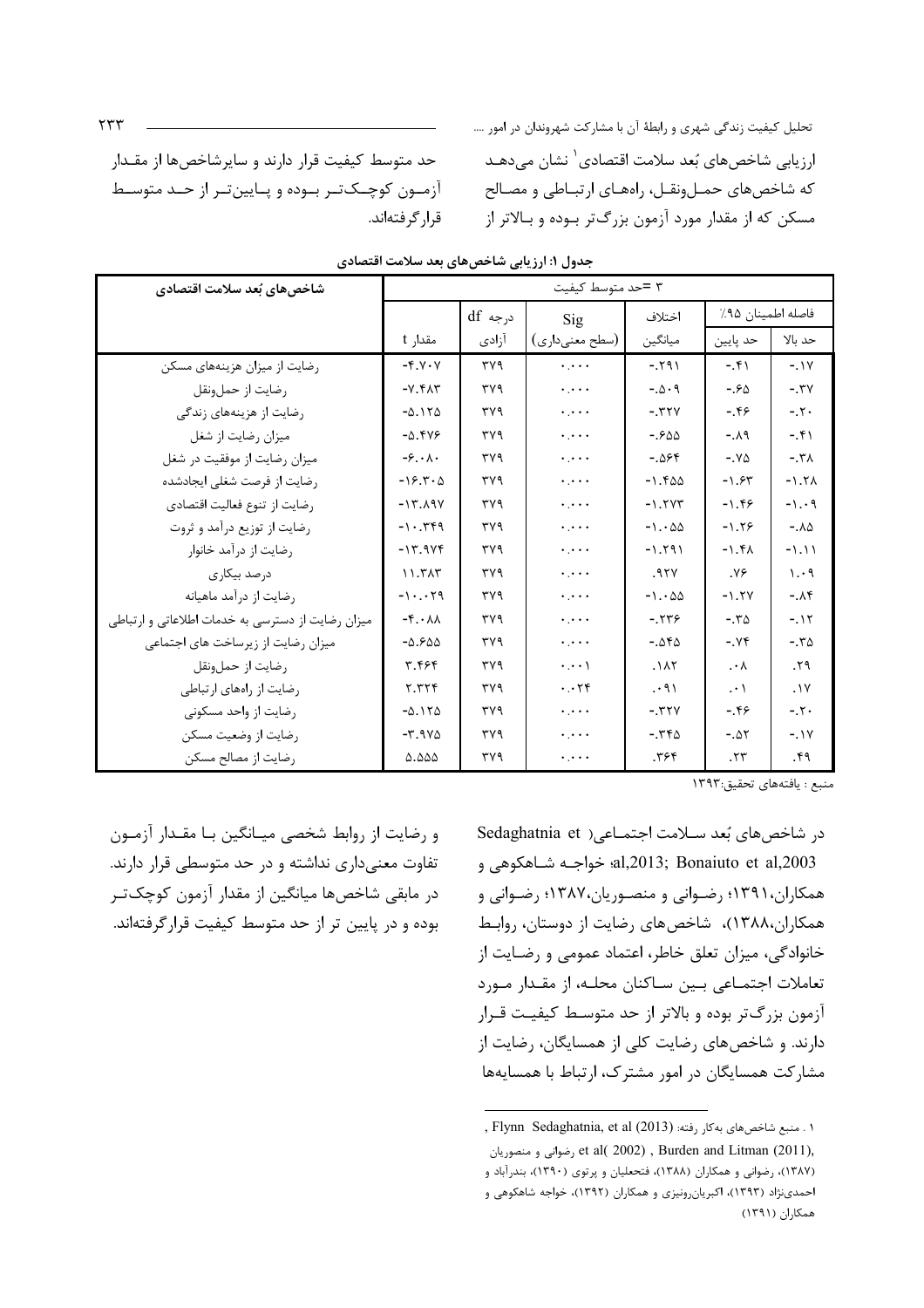| شاخصهای بعد سلامت اجتماعی                          |                 |            | ۳ =حد متوسط کیفیت                    |                        |                   |                        |
|----------------------------------------------------|-----------------|------------|--------------------------------------|------------------------|-------------------|------------------------|
|                                                    |                 | Df         | Sig                                  | اختلاف                 | فاصله اطمينان ٩۵٪ |                        |
|                                                    | مقدار t         | درجه أزادى | (سطح معنىداري)                       | ميانگين                | حد پايين          | حد بالا                |
| میزان رضایت کلی از همسایگان                        | $-1.7\lambda$   | ٣٧٩        | . $1YY$                              | $-1180$                | $-19.$            | $\cdot$ Y              |
| میزان رضایت از مشارکت همسایگان در انجام امور مشترک | $-. \lambda$ ۹۳ | ۳۷۹        | ۳۷۶.                                 | $- \cdot \gamma \tau$  | $-75$             | $\cdot$ 9              |
| ميزان ارتباط با همسايهها                           | $-1.909$        | ۳۷۹        | . $\mathcal{N}$ .                    | $-1180$                | $-5.55$           | . $\mathbf{\tau}$      |
| میزان رضایت از روابط شخصی                          | $.1$ ۴۲         | ۳۷۹        | <b>AAY</b> .                         | $\cdot \cdot \cdot$    | $-117$            | $.1\Delta$             |
| میزان رضایت از روابط با دوستان                     | 7.1.9           | ۳۷۹        | $\cdots$ Y                           | .17Y                   | $\cdot$ ۴         | .77                    |
| میزان رضایت از روابط خانوادگی                      | ۶.۴۶۶           | ۳۷۹        | $\ddotsc$                            | .579                   | $\cdot$           | .0V                    |
| میزان تعلق به محله و محیط مسکونی                   | $-1.15f$        | ۳۷۹        | $\ddots$                             | $-\lambda \cdot \cdot$ | $-1.$             | ۰ ع. -                 |
| میزان حضور دوستان و اقوام در نزدیکی محل            | $-5.910$        | ۳۷۹        | $\epsilon$ , $\epsilon$ , $\epsilon$ | $-1.7.9$               | $-0.55$           | $-11$                  |
| میزان رضایت از احساس خاطر                          | 1.77            | ۳۷۹        | $\ddotsc$                            | .54.                   | ۵۵.               | ۸۱.                    |
| میزان رضایت از اعتماد عمومی                        | 9.099           | ۳۷۹        | $\ddotsc$                            | $.YY \cdot$            | ۶۱.               | .۹۳                    |
| میزان رضایت از قابلاعتماد بودن مردم شهر            | $-Y.\Delta Y$   | ۳۷۹        | $. \cdot \mathcal{N}$                | $-1.1 - 9$             | $-19$             | $- 7$                  |
| رضایت از تعاملات اجتماعی بین ساکنان محله           | $T.T \wedge T$  | ۳۷۹        | $\cdot\cdot\cdot$                    | .77.                   | $\cdot$ 9         | $\mathsf{r}\mathsf{v}$ |
| میزان رضایت از تعامل با نهادهای دولتی              | $-9.77.$        | ۳۷۹        | $\epsilon$ , $\epsilon$ , $\epsilon$ | $-511$                 | $-.00$            | $-.7A$                 |
| میزان رضایت از عدالت اجتماعی                       | $-17.179$       | ۳۷۹        | $\ddotsc$                            | $-1.49.$               | $-1.7\Delta$      | $-0.95$                |
| میزان رضایت از مشارکت عمومی                        | $-X.AAT$        | ۳۷۹        | $\epsilon$ , $\epsilon$ , $\epsilon$ | $-511$                 | $-5.55$           | $-111$                 |

جدول ۲: ارزیابی شاخصهای بُعد سلامت اجتماعی

میانگین مقدار آزمون تفـاوت معنـیداری نداشـته و در حد متوسطی قرار دارد. در سایر شاخصهـا میـانگین از مقدار آزمون کوچکتر بوده و پایین تر از حـد متوسـط قرار گرفتهاند. (جدول ۳)

بررسی شاخصهای بُعد سـلامت فرهنگـی<sup>٬</sup>(جـدول ۳) نشان میدهد که شاخص میـزان دسترسـی بـه مراکـز آموزشی و میزان رضایت از دسترسی به باشگاه ورزشی از مقدار مــورد آزمــون بــزرگ<code>تــر بــوده و بــالاتر از حــد</code> متوسط كيفيت قرار دارنـد. سـواد و تحصـيلات بـا

منبع : يافتههاى تحقيق،١٣٩٣

| شاخصهای بعد سلامت فرهنگی                            | ۳ =حد متوسط کیفیت                     |            |                |               |                   |                   |
|-----------------------------------------------------|---------------------------------------|------------|----------------|---------------|-------------------|-------------------|
|                                                     |                                       | Df         | Sig            | اختلاف        | فاصله اطمينان ٩۵٪ |                   |
|                                                     | مقدار t                               | درجه أزادى | (سطح معنىداري) | ميانگين       | حد پایین          | حد بالا           |
| مىزان دسترسى به مراكز آموزشى                        | $2.0 \cdot \cdot$                     | ٣٧٩        | $\ddotsc$      | .111          | .10               | .14               |
| رضایت از کیفیت خدمات ارائهشده                       | $-1.211$                              | ٣٧٩        | $\ddotsc$      | $-257$        | $-.0V$            | $-\mathbf{r}$ .   |
| میزان رضایت از کیفیت سواد و تحصیلات                 | $-\gamma\epsilon$                     | ۳۷۹        | $Y^*Y$         | $-$ . $+$ $+$ | $-.12$            | $\Lambda$ .       |
| میزان رضایت از سطح فرهنگ عمومی                      | $-0.110$                              | ٣٧٩        | $\ddotsc$      | $-.$ ۳۲ $V$   | $-21$             | $-11.$            |
| میزان رضایت از دسترسی به کتابخانه                   | $-\lambda \cdot \gamma \cdot \lambda$ | ۳۷۹        | $\ddotsc$      | $-.200$       | $-.09$            | $-.$ ۳۲           |
| میزان رضایت از کیفیت خدمات ارائهشده در کتابخانهها   | $-0.000$                              | ۳۷۹        | $\ddotsc$      | $-1412$       | $-.29$            | $-.77$            |
| میزان رضایت از دسترسی به باشگاه ورزشی               | $\mathbf{r}\cdot\mathbf{r}$           | ۳۷۹        | $\cdots$       | .120          | .<br>- $\circ$    | $.12$             |
| میزان رضایت از کیفیت خدمات ارائهشده در باشگاه ورزشی | $-r. r\tau r$                         | ٣٧٩        | $\cdots$ )     | $-1415$       | $-.0A$            | $-10$             |
| میزان رضایت از دسترسی به کانونهای فکری و پرورشی     | $-\mathbf{r}.\mathbf{z}$ ٦٤           | ۳۷۹        | $\cdots$       | $-.111$       | $-19$             | -. $\cdot \wedge$ |
| میزان رضایت از کیفیت خدمات ارائهشده در کانونها      | $-Y \wedge Y$                         | ۳۷۹        | $\cdot$ 2.     | $-111$        | ۳٦.-              | $-$ . $\cdot$     |

جدول ٣: ارزيابي شاخصهاي بُعد سلامت فرهنگي

منبع : يافتههاى تحقيق،١٣٩٣

۲. رضوانی و منصوریان(۱۳۸۷)، زبردست و بنـی عامریـان(۱۳۸۸) ، بریمـانی و

راستی(۱۳۹۳) زبردست وبنی عامریان(۱۳۸۸) فتحعلیان و پرتوی(۱۳۹۰)،

اکبریان رونیزی و همکاران(١٣٩٢)(Flynn et al(2002).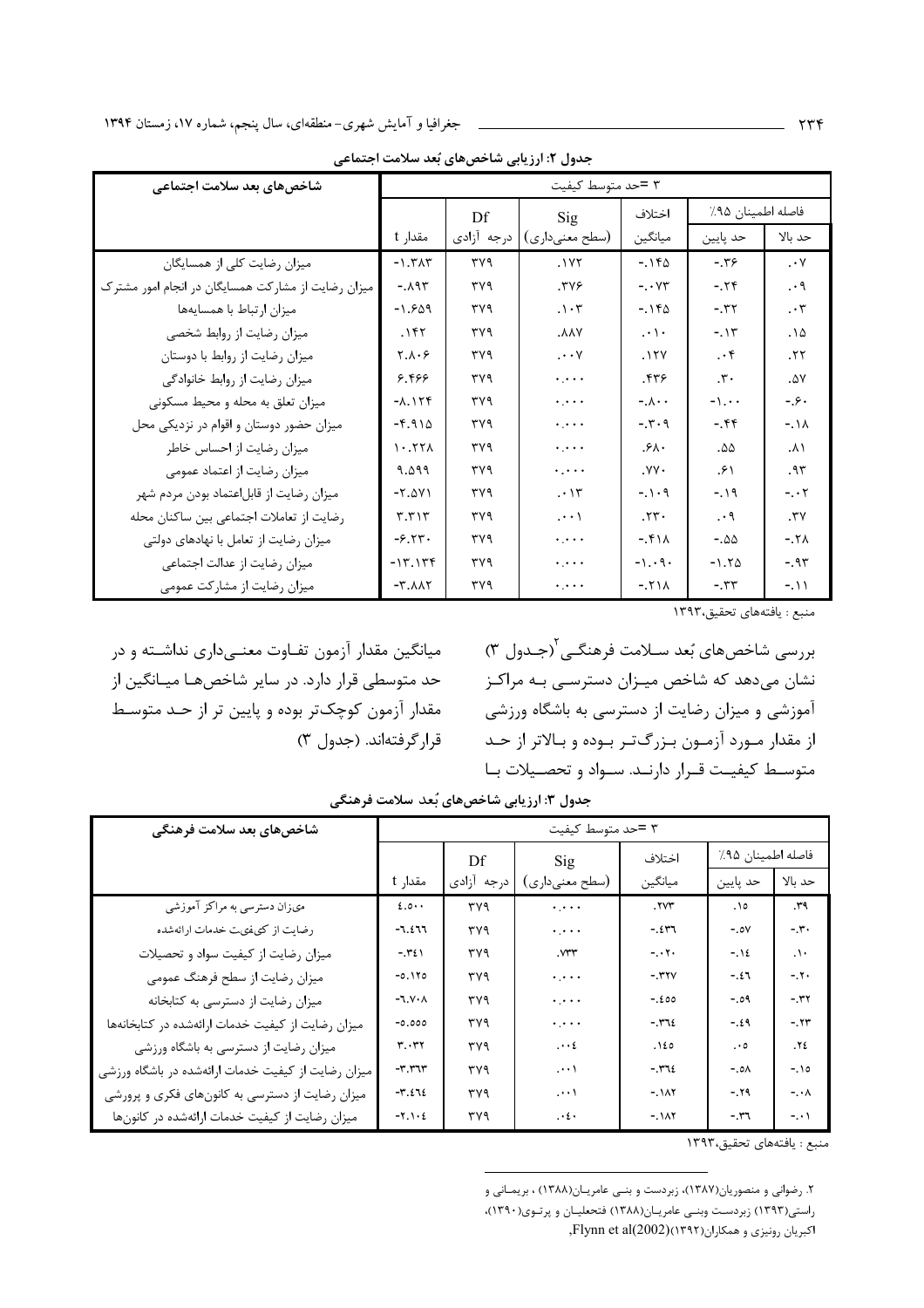| شاخصهای بعد سلامت جسمانی       |                                        |            | ۳ =حد متوسط کیفیت         |                        |                        |                        |  |
|--------------------------------|----------------------------------------|------------|---------------------------|------------------------|------------------------|------------------------|--|
|                                | Df                                     |            | $\mathrm{Sig}$            | اختلاف                 |                        | فاصله اطمينان ٩۵٪      |  |
|                                | مقدار t                                | درجه أزادى | (سطح معنىداري)            | ميانگين                | حد پايين               | حد بالا                |  |
| رضایت از داشتن انرژی کافی      | $-\mathfrak{f}\cdot\mathfrak{f}\Delta$ | ٣٧٩        | $\mathbb{R}^{2\times 2}$  | $-.7.7$                | $-\mathbf{r}$ .        | $-1$ .                 |  |
| رضایت از میزان خواب            | $-7.909$                               | ۳۷۹        | $. \cdot \vee$            | $-.71A$                | $-$ . $\mathfrak{f}$ . | $- \cdot f$            |  |
| رضایت از تحرک و چابکی          | $-Y. YFF$                              | ۳۷۹        | .<br><br>• $\cdot$ $\vee$ | $-.79.$                | $-0.0$                 | $-$ . $\cdot$ $\wedge$ |  |
| میزان رضایت از ظرفیت کاری خود  | 1.997                                  | ۳۷۹        | $\ddotsc$                 | $\lambda$ ۶.           | $\cdot$                | 1.17                   |  |
| میزان احساس توانمندی و کار آیی | 11.551                                 | ۳۷۹        | $\ddotsc$                 | $\lambda$ ۶.           | $\mathsf{y}$           | $\lambda$ . $\lambda$  |  |
| میزان رضایت از شکل ظاهری خود   | $-1.1AT$                               | ۳۷۹        | .7f.                      | $- \cdot \wedge \cdot$ | $-5.51$                | $\cdot \Delta$         |  |
| میزان رضایت از سلامت جسمانی    | $-\mathbf{r}\cdot\mathbf{r}$           | ۳۷۹        | $\cdots$ ۴                | $-150$                 | $-0.55$                | $-\cdot \Delta$        |  |
| میزان دلتنگی و افسردگی         | $-9.70$                                | ۳۷۹        | $\ddotsc$                 | $-581A$                | $-X\Delta$             | $-0.99$                |  |
| میزان مراقبت از خود            | 0.170                                  | ۳۷۹        | $\ddotsc$                 | .77V                   | $\cdot$ .              | ۴۶.                    |  |

جدول ۴: ارزیابی شاخصهای بعد سلامت جسمانی

بزرگتر است.

قرارگرفته و میانگین آنها با مقدار مورد آزمون تفـاوت معنیداری ندارنـد. دیگـر شـاخصهـای مـورد مطالعـه پایین تر از حد متوسط کیفیت قرارگرفته و میـانگین از مقدار مورد آزمون کوچکتر است.

شاخصهای میزان استفاده از ظرفیت کاری خـود و

احساس كارآمدي، توانمندي و مراقبت از خود، بالاتر از حـد متوسـط قرارگرفتـه و ميـانگين از مقـدار آزمـون

منبع: يافتههاى تحقيق،١٣٩٣

ارزيابي بُعد شاخصهـاي ســلامت روانــي<sup>٬</sup> (جــدول۵) حاکی از آن است که شاخصهای میـزان رضـایت از خود، میزان امنیت و آرامش، میزان امید بـه آینـده و میزان رضایت از خویشتن در حد متوسطی از کیفیت

| شاخصهای بُعد سلامت روانی   | ۳ =حد متوسط کیفیت                  |            |                                             |                         |                   |                 |  |  |
|----------------------------|------------------------------------|------------|---------------------------------------------|-------------------------|-------------------|-----------------|--|--|
|                            |                                    | Df         | $\mathrm{Sig}$                              | اختلاف                  | فاصله اطمينان ٩۵٪ |                 |  |  |
|                            | مقدار t                            | درجه آزادى | (سطح معنىداري)                              | ميانگين                 | حد پايين          | حد ىالا         |  |  |
| میزان لذت از زندگی         | $-\Delta.$ ٣٢٣                     | ۳۷۹        | $\epsilon_1\bar{\epsilon}\to\bar{\epsilon}$ | $-.70.$                 | $-.55$            | $-.YA$          |  |  |
| میزان رضایت از آرامش روحی  | $-\mathfrak{f}.\Delta \cdot \cdot$ | ۳۷۹        | $\epsilon$ , $\epsilon$ , $\epsilon$        | $-.7YT$                 | $-14$             | $-.10$          |  |  |
| توانایی تمرکز در امور      | $-\xi \cdot \zeta$                 | ۳۷۹        | $\ddotsc$                                   | $-5.54$                 | $-.AV$            | $-.79$          |  |  |
| أرامش وامنيت               | ۰۸۱۵                               | ۳۷۹        | .51Y                                        | $\cdot$ .               | $ \cdot$ 9        | .51             |  |  |
| امید به آینده              | $-1.119$                           | ۳۷۹        | .579                                        | $-\cdot y$ .            | $-19$             | $\cdot \Delta$  |  |  |
| رضایت از پایگاه تحصیلی خود | $-Y.YF\Delta$                      | ۳۷۹        | .<br><br>•<br>• $\lambda$                   | $-791$                  | $-\Delta$ .       | $-\cdot \wedge$ |  |  |
| ميزان احساس خوشبختى        | $-X.YY$                            | ۳۷۹        | $\ddotsc$                                   | $-19F\Delta$            | $-1.19$           | $-.Y^{\prime}$  |  |  |
| میزان رضایت از خویشتن      | $PAY. -$                           | ۳۷۹        | ٬۶۹۸                                        | $- \cdot r \cdot$       | $-11$             | . $\lambda$     |  |  |
| میزان رضایت از کیفیت زندگی | $-11.70$                           | ۳۷۹        | $\ddotsc$                                   | $-. \Lambda \Upsilon$ . | $-191$            | $-9\lambda$     |  |  |

جدول ۵: ارزیابی شاخصهای بُعد سلامت روانی

منبع: يافتههاى تحقيق،١٣٩٣

١. منبع شـاخصهـای بکـار رفتـه: رحمـانی فیروزجـاه، سـهرابی(١٣٩٢)، ربـانی خوراسگانی و کیان پور(۱۳۸۶)

۲. منبع شاخصهای بـه کـار رفتـه: شـیخ الاسـلامی و خوشـبین (۱۳۹۱)، رحمـانی فیروزجـاه، سـهرابی (۱۳۹۲)، خواجـه شـاهکوهی و همکـاران (۱۳۹۱)، رضـوانی و همكاران(۱۳۸۸)، خادم الحسيني(۱۳۸۹)، خواجـه شـاهكوهي و همكـاران(۱۳۹۱)، نوغانی و همکاران (۱۳۸۷)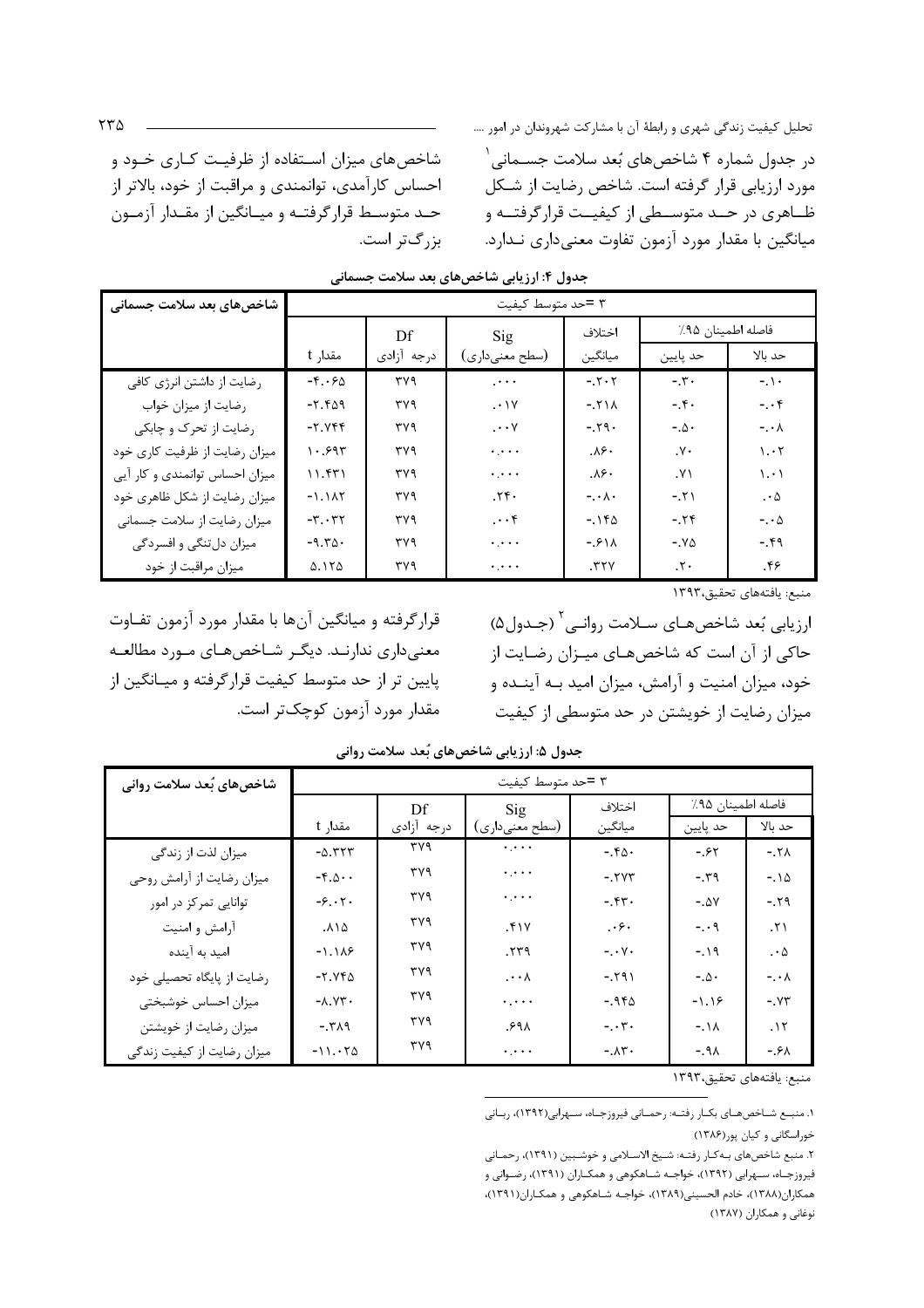جغرافیا و آمایش شهری-منطقهای، سال پنجم، شماره ۱۷، زمستان ۱۳۹۴

شاخص میزان دسترسی به خـدمات آموزشــی در حـد متوسطی از کیفیت قرارگرفته و میـانگین آن بـا مقـدار مورد آزمون تفاوت معنیداری ندارد و در نهایت سـایر شاخصها پایین تر از حد متوسط کیفیت قرارگرفتـه و میانگین از مقدار مورد آزمون کوچکتر است. ارزيابي شاخصهـاي بُعـد محيطـي (جـدول ۶) نشـان می دهد که شاخصهای امنیت در استفاده از وسایل نقليه عمومي، دسترسي به وسايل حمل و نقل عمومي، امنیت شـبکه راههـا، رضـایت از خـدمات بهداشـتي و درمـانی بـالاتر از حـد متوسـط کیفیـت قرارگرفتـه و میانگین آنها بزرگ تر از مقدار مـورد آزمـون هسـت و

| شاخصهای بُعد سلامت محیطی                    |                | ۳ =حد متوسط کیفیت |                                             |                    |                   |                                                                   |  |  |  |  |
|---------------------------------------------|----------------|-------------------|---------------------------------------------|--------------------|-------------------|-------------------------------------------------------------------|--|--|--|--|
|                                             |                |                   |                                             |                    | فاصله اطمينان ٩۵٪ |                                                                   |  |  |  |  |
|                                             | مقدار t        | Df<br>درجه أزادى  | Sig<br>(سطح معنىداري)                       | اختلاف ميانگين     | حد پایین          | حد بالا                                                           |  |  |  |  |
| میزان امنیت در استفاده از وسایل نقلیه عمومی | 1.110          | ۳۷۹               | $\ddotsc$                                   | ۵۵.                | .07               | $\mathsf{Y}\mathsf{Y}$                                            |  |  |  |  |
| میزان رضایت از دسترسی به حملونقل عمومی      | 1.980          | ۳۷۹               | $. \cdot \Delta Y$                          | .15.               | $\ddots$          | .79                                                               |  |  |  |  |
| میزان رضایت از دسترسی به خدمات آموزشی       | $-YY$          | ۳۷۹               | $\cdot$ Y A                                 | $-11.$             | $-.77$            | $\cdot \cdot$                                                     |  |  |  |  |
| میزان رضایت از محل زندگی                    | $-F.Y\Delta V$ | ۳۷۹               | $\epsilon$ , $\epsilon$ , $\epsilon$        | $-5.57.$           | $-0.85$           | $-55$                                                             |  |  |  |  |
| ميزان رضايت از امنيت شبكه راهها             | Y.AYT          | ۳۷۹               | $\epsilon$ , $\epsilon$ , $\epsilon$        | $. \lambda \tau$ ۶ | ۶۲.               | $\mathord{\mathord{\text{I}}} \cdot \mathord{\mathord{\text{A}}}$ |  |  |  |  |
| میزان رضایت از کیفیت آب و خاک               | $-9.901$       | ۳۷۹               | $\epsilon_1\bar{\epsilon}\to\bar{\epsilon}$ | $-$ . $fVT$        | $-91$             | $-14.7$                                                           |  |  |  |  |
| میزان رضایت از امکانات تفریحی               | $-9.9.9$       | ۳۷۹               | $\epsilon$ , $\epsilon$ , $\epsilon$        | $-Y$ ۶.            | $-191$            | $-91$                                                             |  |  |  |  |
| احساس امنيت در محيط                         | $-Y.Y\Delta$ ۹ | ۳۷۹               | $\ddotsc$                                   | $-5.54$            | $-.55$            | $-0.19$                                                           |  |  |  |  |
| رضایت از خدمات بهداشتی و درمانی             | $17.7 - 1$     | ۳۷۹               | $\cdot$ , $\cdot$ .                         | .97.               | ٠٧٨               | $\mathcal{N} \cdot \mathcal{S}$                                   |  |  |  |  |

جدول ۶: ارزیابی شاخصهای بُعد سلامت محیطی

منبع: يافتههاي تحقيق،١٣٩٣

همچنــین شــاخصهــای رضــایت از روابـط اجتمــاعی حاکم بر محیط شهری و رضایت از امنیت در محیط در حد متوسطی از کیفیت قرارگرفته و میانگین آنها با مقدار مورد آزمون تفاوت معنیداری ندارد. در سایر موارد شـاخصهـا پـايينتـر از حـد متوسـط كيفيـت قرارگرفتـه و میـانگین آنهـا از مقـدار مـورد آزمـون كوچكتر است. ارزیــابی شــاخصهــای کیفیــت محــیط شــهری<sup>۳</sup> در جدول۷ نشان داده شـده اسـت. نتـايج حـاكي از آن است که شاخصهای رضایت از کیفیت ظاهری ساختمانها، میزان آلودگی صوتی، بـویی، دسترسـی به حملونقل عمومي، امنيت راهها، امنيت در محيط، امنیت در محله، امنیت فـردی و کیفیـت حفاظـت از تنوع زیستی بالاتر از حد متوسط کیفیت قرارگرفته و میانگین آنها از مقدار مورد آزمون بزرگتر است و

۲. زبردست و بنی عامریان( ۱۳۸۹)، رحمانی فیروزجاه، سهرابی (۱۳۹۲)، فتحعلیان و پرتوی(۱۳۹۰)، بنـدرآباد و احمـدی نـژاد (۱۳۹۳)، خـادم الحسـينی و همكـاران (۱۳۸۹)، حساجی نسژاد و همکساران( ۱۳۸۹)،رادجهانبسانی و پرتسوی(۱۳۹۰)، Bonaiuto, et al (2003), Sedaghatnia, et al(2013), (Flynn et al, 2002) ۳. منبع شاخصهای به کار رفته: Bonaiuto, et al ( 2003), Sedaghatnia, et, al(2013), (Flynn et al, 2002) رحماني فيروزجاه، سهرابي (١٣٩٢)، قاليبــاف و همکاران (۱۳۹۰)، پور احمد و همکاران( ۱۳۹۰)، رفیعیان و عسـگری زاده( ۱۳۸۸)، بندرآباد و احمـدي نـژاد (١٣٩٣)، خـادم الحسـيني و همكـاران (١٣٨٩) ، رحمـاني فیروزجاه، سهرابی (۱۳۹۲) ، حاجی نژاد و همکاران( ۱۳۸۹)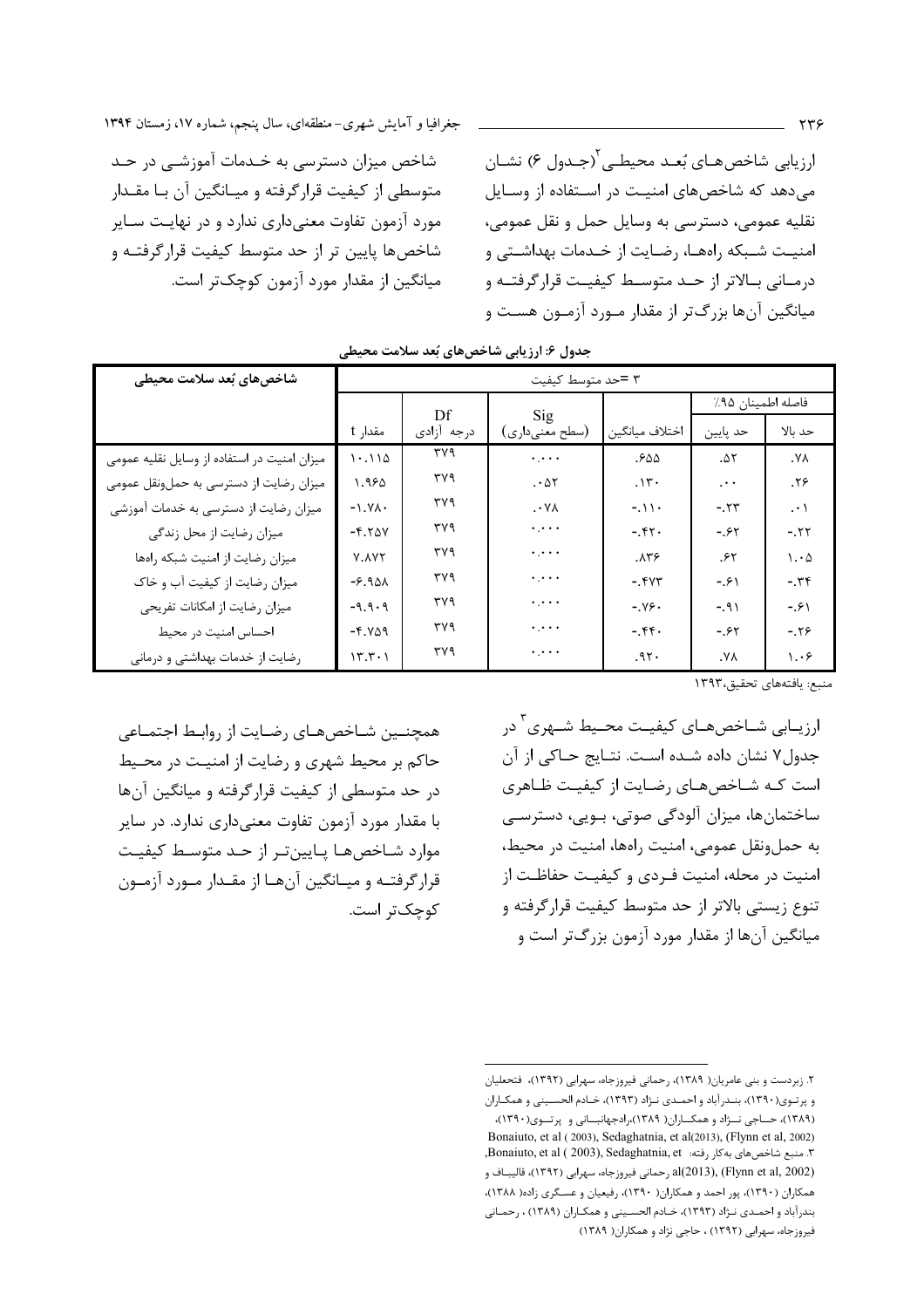| شاخصهای کیفیت محیطی                      |                                    |            | ۳ =حد متوسط کیفیت                    |                        |                        |                                |
|------------------------------------------|------------------------------------|------------|--------------------------------------|------------------------|------------------------|--------------------------------|
|                                          |                                    | Df         | Sig                                  |                        | فاصله اطمينان ٩۵٪      |                                |
|                                          | مقدار t                            | درجه آزادى | (سطح معنىداري)                       | اختلاف ميانگين         | حد پايين               | حد بالا                        |
| رضايت از كيفيت ظاهرى ساختمانها           | 15.5.1                             | ۳۷۹        | $\ddotsc$                            | .97.                   | $\mathsf{Y}\mathsf{Y}$ | $\lambda \cdot 5$              |
| میزان آلودگی هوا                         | $-79.19V$                          | ٣٧٩        | $\epsilon$ , $\epsilon$ , $\epsilon$ | $-1.5YT$               | $-1.1.$                | $-1.05$                        |
| میزان آلودگی صوتی                        | T.9AY                              | ٣٧٩        | $\ddotsc$                            | .77.                   | .19                    | .54                            |
| میزان آلودگی بویی                        | 1.54                               | ٣٧٩        | $\ddotsc$                            | .54.                   | ۵۵.                    | ۰۸۱                            |
| ألودكي منابع طبيعي                       | $-F.910$                           | ٣٧٩        | $\ddotsc$                            | $-5.7.9$               | $-0.99$                | $-11$                          |
| سلامتي محيط اطراف                        | $-\mathfrak{f}\cdot\lambda\lambda$ | ٣٧٩        | $\ddotsc$                            | $-5779$                | $-.70$                 | $-11$                          |
| به حمل ودسترسی نقل عمومی                 | 4.910                              | ٣٧٩        | $\ddotsc$                            | .5.9                   | $\Lambda$              | .55                            |
| امنيت رامها                              | <b>A.SVY</b>                       | ٣٧٩        | $\ddotsc$                            | ۰۸۹۱                   | ۰۶۸                    | $\setminus \setminus$          |
| رضایت از مسکن                            | $-F.79F$                           | ۳۷۹        | $\epsilon$ , $\epsilon$ , $\epsilon$ | $-.700$                | $-.7V$                 | $-15$                          |
| رضايت از كيفيت فضاي سبز                  | $-9.151$                           | ۳۷۹        | $\ddotsc$                            | $-\lambda \cdot \cdot$ | $-191$                 | $-0.85$                        |
| رضایت از دسترسی به مراکز خدماتی          | $-\mathfrak{f}\cdot\lambda\lambda$ | ۳۷۹        | $\ddotsc$                            | $-5779$                | $-\sqrt{6}$            | $-115$                         |
| رضایت از روابط اجتماعی حاکم بر محیط شهری | $-59A$                             | ۳۷۹        | ۶۴۲.                                 | $-0.79$                | $-19$                  | .15                            |
| رضايت تسهيلات شهرى                       | $-1.501$                           | ۳۷۹        | $\ddotsc$                            | $-.088$                | $-\gamma$ .            | $-0.55$                        |
| رضایت از امنیت در محیط                   | .510                               | ٣٧٩        | ۹۶.                                  | $\cdot \omega$         | $-11$                  | $\mathcal{N}$                  |
| رضایت از امنیت در محله                   | 9.119                              | ۳۷۹        | ولواوة                               | .VAY                   | ۵۵.                    | $\langle \cdot, \cdot \rangle$ |
| رضايت از امنيت فردى                      | Y. Y 91                            | ٣٧٩        | $\epsilon$ , $\epsilon$ , $\epsilon$ | $\cdot \cdot \lambda$  | ۸۵.                    | 1.7                            |
| رضایت از میزان پاکیزگی محیط              | $-\Delta$ . YY $\Delta$            | ۳۷۹        | $\ddotsc$                            | $-.TAT$                | $-.01$                 | $-.70$                         |
| میزان رضایت از جمعأوري زباله             | $-1.19.$                           | ۳۷۹        | $\epsilon$ , $\epsilon$ ,            | $-1.1AT$               | $-1.55$                | $-.90$                         |
| میزان رضایت از کیفیت حفاظت از تنوع زیستی | $\mathcal{S}, \cdots$              | ۳۷۹        | $\ddotsc$                            | $\cdot$                | .7V                    | $. \Delta \mathsf{r}$          |
| رضایت از میزان سرزندگی در محیط           | $-Y.Y.Y$                           | ٣٧٩        | $\epsilon$ , $\epsilon$ , $\epsilon$ | $-791$                 | $-5 + 1$               | $-.1V$                         |

جدول ۷: ارزیابی شاخصهای کیفیت محیطی شهر نقده

ميانگين شاخص احساس مسئوليت نسبت به محيط بــا مقدار مورد آزمون تفاوت معنىدارى نداشته و در حد متوسط کیفیت قرار دارد. در نهایت سـایر شـاخصهـا پایین تـر از حـد متوسـط کیفیـت و میـانگین هسـتند.

ارزیــابی شــاخصهــای مشــارکت شــهروندان در امــور شهری ٰ(جدول ۸) حاکی از آن است کـه شــاخصهـای مشــارکت در امــور محلــه و مشــارکت در حفاظــت از اکوسیستمها، بالاتر از حد متوسط کیفیت قرار داشته و میانگین آنها از مقدار مـورد آزمـون بـزرگ<code>تـر اسـت.</code>

۱. منبع شـاخصهـای بـهکـار رفتـه: (يغفـوري و همکـاران، ۱۳۹۱؛ ربـاني و همكاران،١٣٨٧ )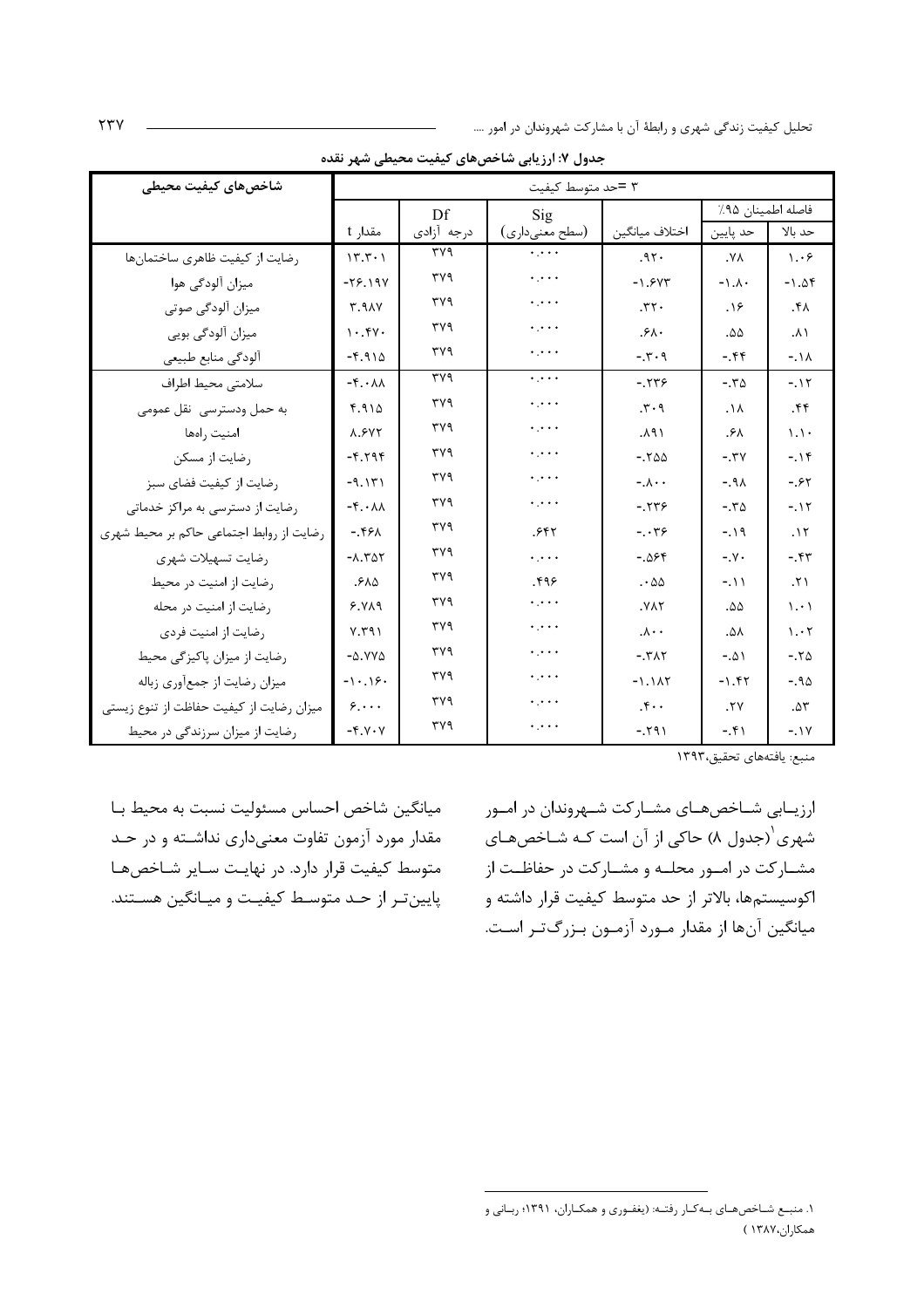| شاخصهای سنجش مشارکت                   |                         |            | ۳ =حد متوسط کیفیت |                         |                       |                 |
|---------------------------------------|-------------------------|------------|-------------------|-------------------------|-----------------------|-----------------|
|                                       |                         | Df         | Sig               |                         | فاصله اطمينان ٩۵٪     |                 |
|                                       | مقدارt                  | درجه أزادى | (سطح معنىداري)    | اختلاف ميانگين          | حد پايين              | حد بالا         |
| مشارکت در تصمیم گیری                  | $-9.095$                | ٣٧٩        | $\ddotsc$         | $-. \lambda \Upsilon$ . | $-\lambda$            | $-99$           |
| مشارکت در تصمیم سازی                  | $-71.9YY$               | ٣٧٩        | $\ddotsc$         | $-1.5YT$                | $-1.91$               | $-1.79$         |
| مشارکت در ایجاد و تقویت نهادهای مردمی | $-Y.$                   | ۳۷۹        | .77               | $-.71A$                 | $-5 + 1$              | $- \cdot r$     |
| مشارکت در سرمایهگذاری                 | $-15.7.1$               | ۳۷۹        | $\ddotsc$         | $-1995$                 | $-.AA$                | $-90$           |
| مشارکت در امور شهری                   | $-\Delta$ .000          | ۳۷۹        | $\ddotsc$         | $-198$                  | $-19$                 | $-.57$          |
| مشارکت در تأمین نیروی انسانی          | $-T.AAT$                | ۳۷۹        | $\ddotsc$         | $-.71A$                 | $-5.55$               | $-111$          |
| تأمين منابع مالي                      | $-1.110$                | ۳۷۹        | $\ddotsc$         | $-.500$                 | $-X\lambda$           | $-.ΔY$          |
| منفعت و هزينه                         | $-5.910$                | ۳۷۹        | $\ddotsc$         | $-1.7.9$                | $-0.55$               | $-111$          |
| مشارکت در تصمیم گیری شوراها           | $-9. \cdot \cdot \cdot$ | ۳۷۹        | $\ddotsc$         | $-9.8$                  | $-1YY$                | $-5.5V$         |
| اعتماد اجتماعى                        | $-1.599$                | ٣٧٩        | $\ddots$          | $-.A1A$                 | $-1.1$                | $-0.85$         |
| احساس مسئوليت نسبت به محيط            | .۶۵۱                    | ٣٧٩        | ۸۱۸.              | . - $\Delta\Delta$      | $-111$                | .57             |
| مشارکت در امور آموزشی                 | $-5.5V$                 | ۳۷۹        | $\ddotsc$         | $-.549$                 | $-. \Lambda \Upsilon$ | $-0.88$         |
| مشارکت در امور بهداشتی                | $-X.T\Delta Y$          | ۳۷۹        | $\ddotsc$         | $-.099$                 | $-\gamma$ .           | $-0.54$         |
| مشارکت در امور محله                   | 5.٣٢۶                   | ۳۷۹        | $\ddotsc$         | .644                    | $\mathcal{N}$         | ۴۴.             |
| مشارکت در حفاظت از تنوع زیستی         | $-Y.1.9$                | ۳۷۹        | $\cdot$ .         | $-.1AT$                 | $-19.$                | $-$ . $\cdot$ ) |
| مشاركت در حفاظت از اكوسيستمها         | ۴.۶۵۸                   | ۳۷۹        | $\cdots$          | .07Y                    | .79                   | $\Lambda$ ٢     |

جدول ۸: ارزیابی شاخصهای مشارکت شهروندان در امور شهری نقده

منبع: يافتههاى تحقيق،١٣٩٣

سطحی متوسط از کیفیت زندگی را دارا هستند. همچنــین شــاخصهــای ابعــاد اقتصــادی، اجتمــاعی، فرهنگی، جسمانی و محیطی در سطحی پایینتر از حد متوسط كيفيـت قرارگرفتـه و از وضـعيت قابـل قبـولى برخوردار نيستند. هر یک از شاخصهای کیفیت زندگی و محیط شـهری و مشارکت شـهروندان در امـور شـهری در جـدول (۹) مورد بررسی و ارزیابی قرارگرفتهاند. نتایج حـاکی از آن است که شهروندان شهر نقده در ابعاد سلامت روانـی و کیفیت محـیط شـهری در حـد متوسـط قرارگرفتـه و

|  |  |  |  |  |  |  |  |  |  |  | جدول ۹: ارزیابی شاخصهای کیفیت زندگی و محیط شهری در شهر نقده |
|--|--|--|--|--|--|--|--|--|--|--|-------------------------------------------------------------|
|--|--|--|--|--|--|--|--|--|--|--|-------------------------------------------------------------|

| شاخصهای کیفیت زندگی و محیط |                                | ۳ =حد متوسط کیفیت |                                           |                |                   |          |  |  |  |
|----------------------------|--------------------------------|-------------------|-------------------------------------------|----------------|-------------------|----------|--|--|--|
| شهري                       |                                | Df                | $\mathrm{Sig}$                            |                | فاصله اطمينان ٩۵٪ |          |  |  |  |
|                            | مقدا <sub>د</sub> t            | درجه آزادى        | (سطح معنىداري)                            | اختلاف ميانگين | حد پايين          | حد ىالا  |  |  |  |
| سلامت اقتصادي              | $-1.501$                       | ۳۷۹               | $\ddotsc$                                 | $-2220$        | $-7.177$          | $-1441V$ |  |  |  |
| سلامت اجتماعي              | $-2.27V$                       | ۳۷۹               | $\bullet$ , $\bullet$ $\bullet$ $\bullet$ | $-1927.7$      | $-0.7070$         | $-11707$ |  |  |  |
| سلامت فرهنگى               | $-1.911$                       | ۳۷۹               | $\ldots$                                  | $-11111$       | $-500$            | $-1.1.1$ |  |  |  |
| سلامت جسمانى               | $-\mathbf{r}$ ,00 $\mathbf{v}$ | ۳۷۹               | $\cdots$                                  | $-.71212$      | $-.$ ٣٣٤ $\wedge$ | $-0.970$ |  |  |  |
| سلامت رواني                | $-A.$ $YY$                     | ۳۷۹               | $\ddotsc$                                 | $-11111V$      | <b>AYIY</b>       | $-0111$  |  |  |  |
| سلامت محيطى                | $-2.5$                         | ۳۷۹               | $\ddotsc$                                 | $-5000$        | $-.22AN$          | $-1117$  |  |  |  |
| كيفيت محيط شهري            | $-N. W$                        | ۳۷۹               | .41                                       | $-1.1.047$     | $-111.9$          | .127     |  |  |  |
| سلامت اقتصادي              | $-7.717$                       | ۳۷۹               | $\cdots$                                  | $-.E00E00$     | $-.0919$          | $-141YY$ |  |  |  |

منبع: يافتههاى تحقيق،١٣٩٣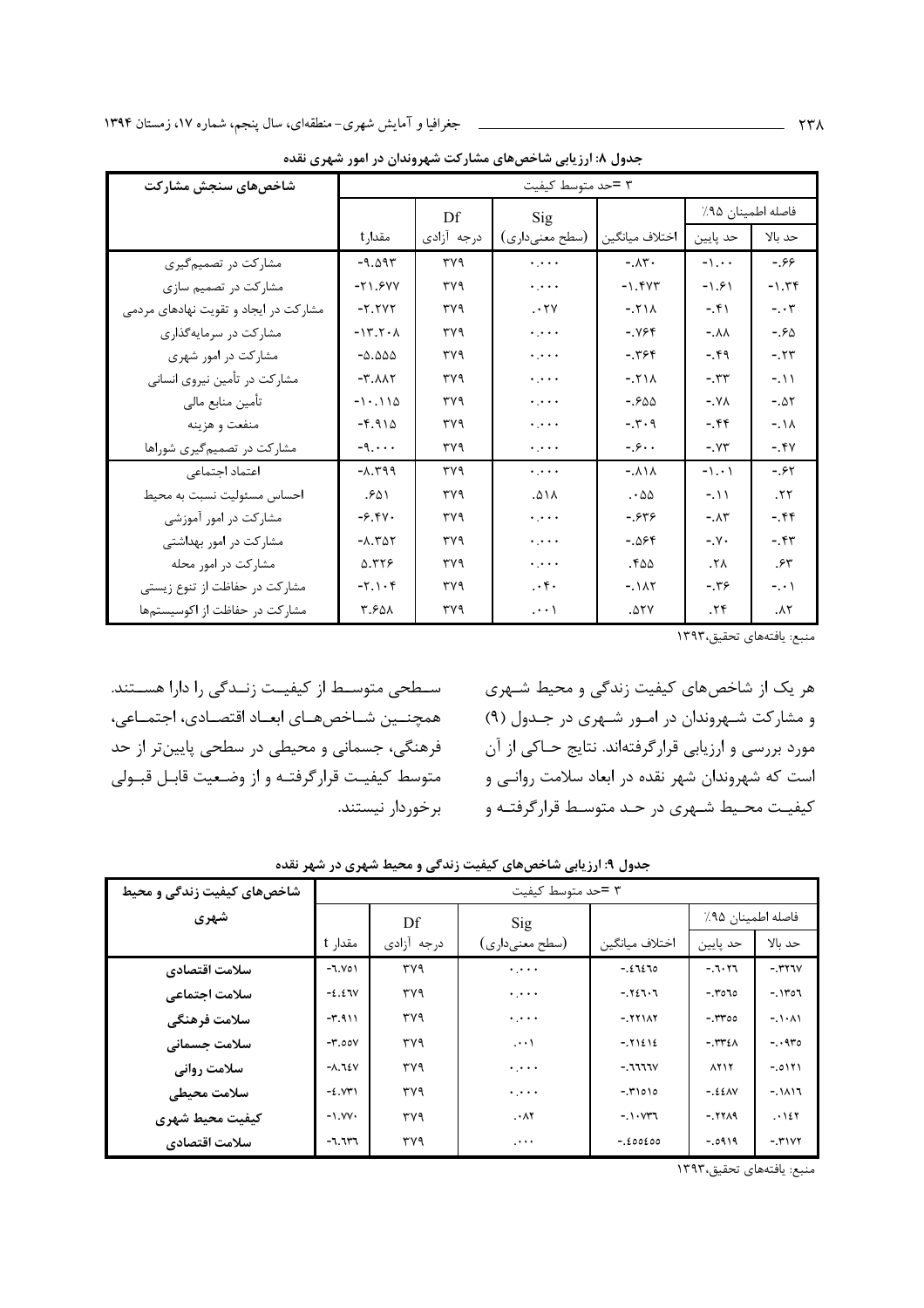تحلیل کیفیت زندگی شهری و رابطهٔ آن با مشارکت شهروندان در امور …. نتايج يافتهها حاكي از آن است كـه در مجمـوع كيفيـت زندگی و محیط شـهری و مشـارکت شـهروندان در امـور شهری در نقده با میانگین ۲/۷۰۶ درصد، در پـایینتـر از حد متوسط كيفيت قـرار گرفتـه و از وضـعيت نـامطلوبي برخودار است.

## بررسی ارتباط بین کیفیت زندگی و محیط شهری و مشارکت شهروندان در امور شهری

برای بررسی ارتباط بین کیفیت زندگی و محیط شهری و مشارکت شهروندان در امور شهری و تأثیر کیفیت زندگی (سلامت اقتصادی، اجتماعی، فرهنگی، جسـمانی، روانـی، محیطی) و محیط شهری بر مشارکت شهروندان در امـور شهری از ضریب رگرسیون چندگانه و ضریب همبستگی پیرسون استفاده شـده اسـت. یکـی از مـواردی کـه در رگرسیون مـدنظر قـرار مـی¢یـرد، اسـتقلال خطاهـا از یکدیگر است. به منظور بررسی استقلال خطاها از یکدیگر از آزمون دوربین \_واتسون استفاده شده است. با توجه به نتایج جدول (۱۰) از آنجایی کـه مقـدار آمـاره دوربـین ـ

واتسون(d) ۱.۲۵۴ بوده و در بازه ۱.۵ الی ۲.۵ قرار دارد، فرض عدم همبستگی بین خطاها رد نشده و مـیتـوان از رگرسيون استفاده نمـود. همچنـين در همـين جـدول ضریب همبستگی چندگانه با علامت R نشان داده شـده است، برابر با ۰.۹۹۶ است، این ضریب معنـیداری رابطـهٔ بین کیفیت زندگی و مشارکت شهروندان در امور شـهری را تأییـد کـرده و بـه میـزان ۰.۹۹۲ درصـد از تغییـرات مشارکت شهروندان در امور شهری را پیشبینی و تبیـین مے نماید.

۰.۰۹۵ (۱۱) مقدار  $F$  محاسبهشده در سطح ۰.۰۹۵ (sig= ۰.۰۰۰) دست کـم خطـی بـودن رابطـه یکـی از معیارهای ابعاد کیفیت زندگی را با مشـارکت شـهروندان در امور شهری تأیید مینماید. همچنین تحلیل واریـانس رگرسیون، نشان میدهد که دست کم یکی از متغیرهـای مستقل با متغیـر وابسـته (مشـارکت شـهروندان در امـور شهری) با سطح معنی داری کمتر از ۵ درصد رابطه خطی دا, د.

جدول ۱۰: آمارههای تعیین رگرسیون چندگانه ارتباط کیفیت زندگی و محیط و مشارکت شهروندان درشهر

| اضريب همبستگى چندگانه | ضريب تبيين | ضريب تبيين تصحيحشده | خطاي معيار  | ازمون دوربين واتسون |
|-----------------------|------------|---------------------|-------------|---------------------|
| 996                   | ۹۹۲.       |                     | <b>FVYY</b> | ۲۵۲.                |

منيع: بافتههاي تحقيق،١٣٩٣

جدول ۱۱: واریانس رگرسیون چندگانه ارتباط بین کیفیت زندگی و محیط شهری و مشارکت شهروندان

| منبع تغييرات | مجموع مربعات        | درجه آزادی | ميانگين مربعات | ${\bf F}$ کمیت | سطح معنیداری                    |
|--------------|---------------------|------------|----------------|----------------|---------------------------------|
| اثر رگرسیون  | 17. 171             |            | ۹۷۵. ۱         | MO.N           | $\mathbf{A}$ , and $\mathbf{A}$ |
| باقيمانده    | $\cdot \cdot \cdot$ | ۳۷۲        | $\cdots$ Y     |                |                                 |
|              | 14.944              | ۳۷۹        |                |                |                                 |

منبع: يافتههاى تحقيق،١٣٩٣

در جــدول (١٢) متغيرهـــاي واردشـــده در معادلـــه رگرسیون که هسته اصلی تحلیل رگرسیون را تشکیل می دهد، آمده است. مقـدار Beta (بـر اسـاس ضـرایب استاندار دشده نتیجه گیری شده است) در ایـن جـدول نشان مے دھد کے کیفیت محیط شمری دارای بیش ترین تأثیر است؛ زیرا به ازای یک واحـد تغییـر در متغیر کیفیت محیط شهری ۰.۳۲۳ تغییر در مشـارکت شهروندان در امور شهری ایجاد خواهد شد و متغیرهای

سـلامت اجتمـاعي و سـلامت جسـماني، بـه ترتيـب ۰.۲۷۶ و ۲۶۳. واحد تغییـر را در مشـارکت شـهروندان در امــور شــهري بــه ازاي يــک واحــد تغييــر، ايجــاد می نمایند. معادله مدل رگرسیونی تأثیر کیفیت زنـدگی و محیط شهری بر مشارکت شهروندان در امور شـهری به صورت زیر خواهد بود:  $V = - \cdot \cdot \cdot \cdot$  (کیفیت زندگی و محیط شهری) ۰۸۱ $(5 - 5)$ ۰۰– ( (مشارکت شهروندان در امور شهری)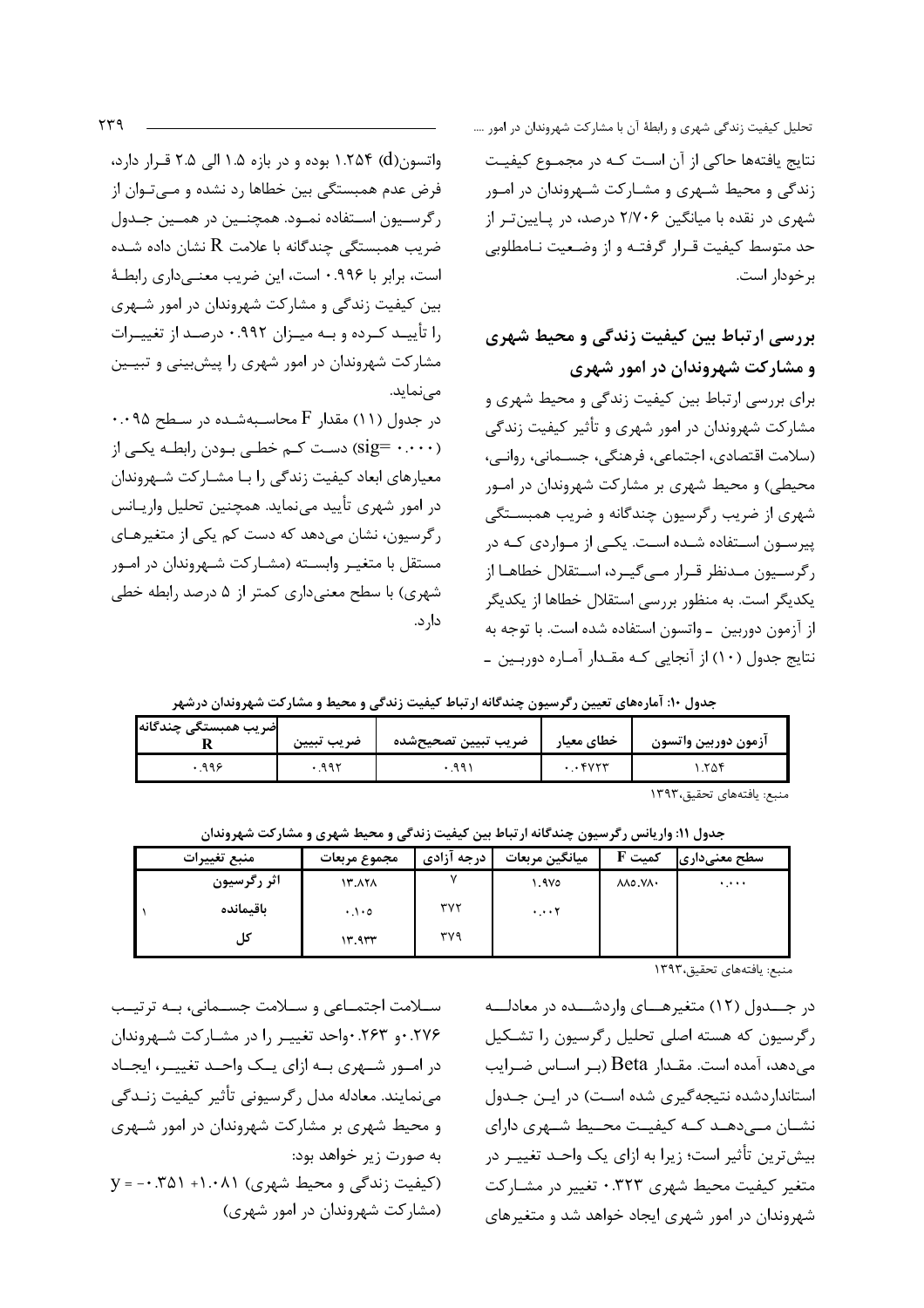|                 | ضرایب غیراستاندارد |                                 | ضرايب استانداردشده       |             |              |
|-----------------|--------------------|---------------------------------|--------------------------|-------------|--------------|
| نام متغيرها     | B                  | Std. Error                      | Beta                     | $\mathbf t$ | سطح معنیداری |
| عرض از مبدأ     | $-1177$            | ۸۱۸.                            |                          | $-0.114V$   | معمره        |
| سلامت اقتصادي   | .1V <sub>2</sub>   | .111                            | .1 <sub>V</sub>          | 1.279       | ۱٦۰.         |
| سلامت اجتماعي   | $.$ ۳۲ $V$         | .12.                            | .775                     | $Y.$ ۳۳ $Y$ | .72          |
| سلامت فرهنگي    | $-0.99$            | ۱۵۱.                            | $-$ . $\cdot$ $\wedge$ ۲ | $-100$      | ۱٦ه.         |
| سلامت جسمانی    | .712               | $\mathcal{F} \cdot \mathcal{F}$ | IV1                      | 7.900       | $\cdots$     |
| سلامت رواني     | $-.09$             | $\cdot$ 10                      | $-11$                    | $-9.9$      | $.77\lambda$ |
| سلامت محيطى     | .119               | .11V                            | ۶۱۱.                     | 1.17.       | .717         |
| كيفيت محيط شهري | ٢٦٤.               | ۱۳۹.                            | .٣٢٣                     | 7.710       | .11          |

جدول ۱۲: آمارههای متغیرهای وارد بر مدل رگرسیونی

منبع: يافتههاي تحقيق،١٣٩٣

تحليل مسير عوامل مؤثر بر مشاركت شهروندان در امور شهری

تحلیل مسیر یکی از روشهای آماری است کـه بـرای آزمون مدلهای علیتی بهکار می رود و مستلزم تنظیم مدلی به صورت نمودار علی است. تحلیل مسیر شـکلی از تحلیل رگرسیون کاربردی است که در آن از نمـودار مسـيري اسـتفاده مـيشـود. در واقـع تحليـل مسـير مشخص مي كند كه هر متغير مستقل تـا چـه حـد بـر روی متغیر وابسته به طور مسـتقیم و غیرمسـتقیم اثـر دارد و با استفاده از ایـن تحلیـل مـیتـوان (کسـانی و همکاران، ۳:۱۳۹۱) میزان اثر مستقیم (همـان ضـریب تأثير رگرسيوني هر متغيـر مسـتقل بـر متغيـر وابسـته است) و غیرمستقیم (برای بهدست آوردن مقـدار تـأثیر غيرمستقيم هر متغير مستقل بر متغيـر وابسـته، ابتـدا باید تمامی مسیرهای تأثیرات غیرمسـتقیم هـر متغیـر مستقل بر متغیـر وابسـته را در هـم ضـرب و سـپس ماحصل تمـامي ايـن تـأثيرات بـاهم جمـع مـىشـود) متغیرهای مستقل بر متغیر وابسته را محاسبه نمود. در پژوهش حاضر برای بهدست آوردن عوامل تأثیر گذار ب مشارکت شـهروندان در امـور شـهری از مـدل تحليـل مسیر بهره گرفته شده است. در این روش اثر مسـتقیم ابعاد کیفیت زنـدگی بـر مشـارکت شـهروندان در امـور شهری از طریق رگرسیون چندگانـه بـه روش Enter بهدست آمده و سپس از طریق کم کردن اثـر مسـتقیم

از اثـر غيرمســتقيم ميــزان تــأثير كــل آنهــا محاســبه گردیده است. لازم به توضیح است کـه جهـت بررسـی همبستگی ابعاد کیفیت زنـدگی شـهری بـا مشـارکت شهروندان در امور شهری از ضریب همبستگی پیرسون استفاده شده است؛ و در نهایت نمـودار حاصـل ترسـیم گردیده است.

در شکل ۲ که تحلیل عوامل مؤثر مشارکت شـهروندان در امور شهری را نشان میدهد، پـس از محاسـبه آثـار مستقيم و غيرمستقيم كليه متغيرها، مجموع ايـن آثـار در جدول (١٣) بعد از خلاصهســازي، نشــان داده شــده است. نتایج نشان میدهد که ابعـاد سـلامت اجتمـاعی، سلامت جسمانی و کیفیت محیط شهری در مشـارکت شهروندان در امــور شــهری تــأثیری مثبـت و مســتقیم دارند، همچنین ابعاد سلامت جسمانی و کیفیت محیط شهری علاوه بر تأثیر مستقیم، به صـورت غیرمســتقیم نیز در مشارکت شهروندان در امور شهری اثر دارند. امـا بعد سلامت فرهنگی به صورت غیرمستقیم تأثیر مثبت و بُعد سلامت محیطے به صـورت غیرمسـتقیم تـأثیر منفی و کاهنده در مشارکت شهروندان در امور شـهری دارد، همچنــین ابعــاد ســلامت اقتصــادی و روانــی در مشـارکت شـهروندان در امـور شـهري نقـده تـأثيري معنى دارى ندارند.

با توجه به نتایج به دست آمده کیفیت محیط شهری و سلامت جسـمانى بـا ضـريب تـأثير ٠.٣٢٣ و ٢٧۶.٠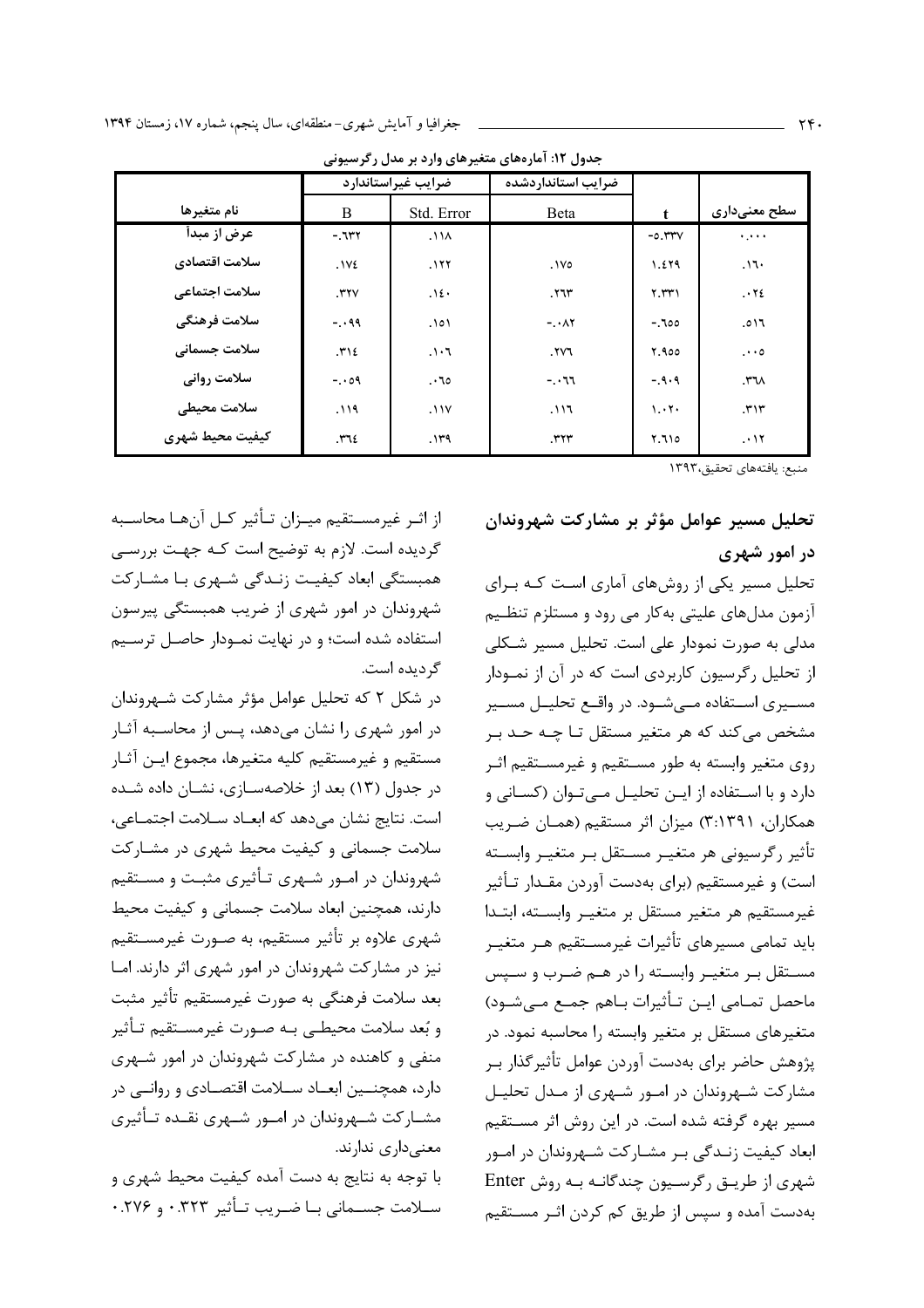برای بررسی همبستگی دوجانبه بین متغیرها از ضریب همبستگی پیرسون استفاده شده است. نتـایج جـدول (۱۳) نشان می۵هد که بین متغیرهای مستقل با متغیر وابسته (مشارکت شهروندان در امور شـهری) بـا سـطح اطمینان ۹۹.۰ درصدهمبستگی و رابطهمثبتی وجوددارد.

بـیشتـرین تـأثیر را در مشـارکت شـهروندان در امـور شهری شهر نقده دارنـد. بـدین معنـی کـه بـا افـزایش کیفیت محـیط شـهری و سـلامت جسـمانی، کیفیـت زندگی بهبودیافتـه و میـزان مشـارکت مـردم در امـور شهری بیشتر خواهد شد و بـالعکس بـا کـاهش آنهـا، میزان مشار کت مردم نیز به حداقل کاهش خواهد یافت.

| متغير وابسته | sig                               | ضريب همبستگى | تأثير كل                          | تأثير غيرمستقيم                    | تأثير مستقيم | متغيرهاى مستقل |
|--------------|-----------------------------------|--------------|-----------------------------------|------------------------------------|--------------|----------------|
|              |                                   |              |                                   |                                    |              | سلامت اقتصادي  |
|              | $\bullet$ , $\bullet$ , $\bullet$ | .919         | .755                              |                                    | .755         | سلامت اجتماعى  |
|              | $\alpha$ , $\alpha$ , $\alpha$    | .9A.         | .1199                             | .1199                              |              | سلامت فرهنگي   |
| پروندان<br>د | $\ldots$                          | .988         | .757.                             | .                                  | .799         | سلامت جسمانی   |
|              | $\overline{\phantom{a}}$          |              | $\overline{\phantom{0}}$          |                                    |              | سلامت روانی    |
|              | معبره                             | .98          | $- \cdot \cdot \lambda \lambda$ ۹ | $- \cdot \cdot \wedge \wedge \eta$ |              | سلامت محيطى    |
|              | $\ddotsc$                         | .995         | .795V                             | $\cdot$ . $V$ $V$ $V$ $V$          | .777         | كيفيت محيط     |
| ഴ            |                                   |              |                                   |                                    |              | شهری           |

جدول ۱۳: آثار مستقیم، غیرمستقیم و همبستگی کیفیت زندگی و مشارکت شهروندان در امور شهری

منبع: يافتههاي تحقيق،١٣٩٣





منبع: نگارندگان، ۱۳۹۳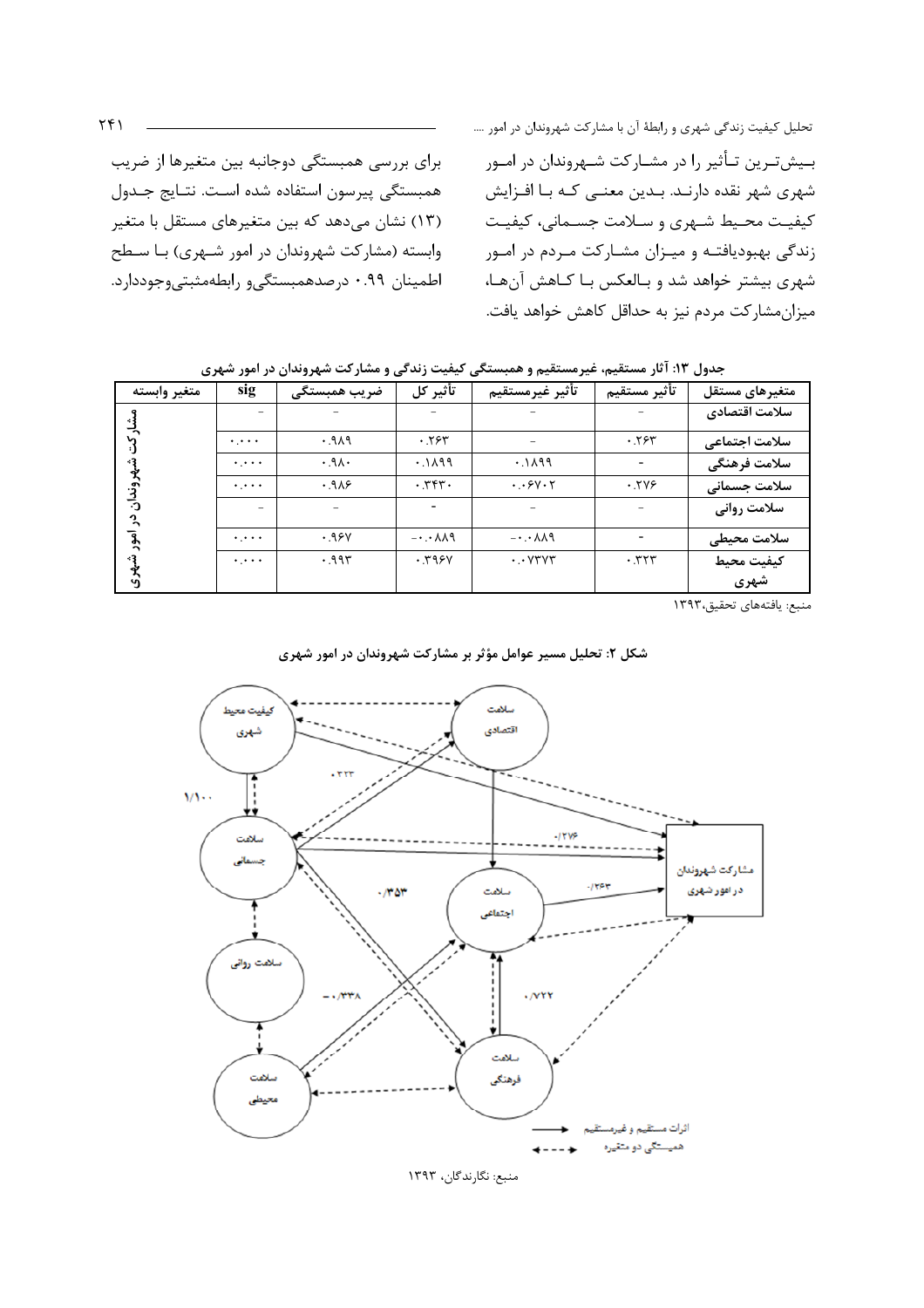نتیجهگیری و پیشنهادها در تحقیق حاضر، کیفیت زندگی شهری و رابطه آن با مشارکت شهروندان در امور شهری در شهر نقده مـورد بررسی و تحلیل قرار گرفته است. نتایج نشان مے دهـد کـه در مجمـوع کيفيـت زنـدگي و محـيط شـهري در مشارکت شهروندان در امور شهری با میـانگین ۲/۷۰۶ درصد پایین تر از حد متوسط قرار دارند.

نتــايج آزمــون  $\rm T$  تــك نمونــهاي نشــان مــى‹هــد كــه شـاخصهـاى ابعـاد سـلامت روانـى و كيفيـت محـيط شهری در حد متوسط قرارگرفته و سـطحی متوسـط از كيفيت زنـدگى را دارا هسـتند و شـاخصهـاى ابعـاد اقتصادي، اجتماعي، فرهنگي، جسـماني و محيطـي در سطحی پایین تر از حد متوسط کیفیت قرار گرفتـه و از وضعيت قابل قبولي برخوردار نيستند؛ بنابراين، كيفيت پایین زندگی بر مشـارکت شـهروندان در امـور شـهری تأثير منفى داشته است. بـر ايـن اسـاس لـزوم ارتقـاء کیفیت زندگی و محیط در شهر نقده احساس می شود. نتايج بررسىهاى انجـامشـده توسـط رگرسـيون چنـد متغیره و ضریب همبستگی پیرسون نشان داد که بین ابعاد کیفیت زندگی شهری (سلامت اجتماعی، سـلامت جســمانی و کیفیــت محــیط شــهری) بــا مشــارکت شهروندان در امور شـهري رابطـه مثبـت و معنـىدارى وجود دارد.

نتایج حاصل از مدل تحلیل مسیر نشـان مـیدهـد کـه متغیرهای مستقل به طور کلی ۰.۹۹ درصد از تغییرات متغیر مشـارکت شـهروندان در امـور شـهري را تبيـين می کنند. بهطوری که کیفیت محیط شـهری بـه میـزان ۰.۳۲۳ درصـد، ســلامت جســمانی ۰.۲۷۶ درصـد و سلامت اجتماعی ۰.۲۶۳ بر مشارکت شهروندان در امور شهري تأثير مسـتقيم دارنـد. همچنــين ابعـاد سـلامت فرهنگی، سلامت جسمانی، سلامت محیطـی و کیفیـت محـيط شـهري عــلاوه بـر تــأثير مســتقيم بـه صــورت غیرمستقیم نیز در مشارکت شهروندان تأثیر دارنـد. بـر اساس آنچه ذکر شد مجموعه کیفیت زنـدگی شـهری (عینی و ذهنی) در مشارکت شهروندان در امور شـهری تـأثير داشــته و بايــد ارتقــاء ســطح كيفيــت زنــدگي

جغرافیا و آمایش شهری-منطقهای، سال پنجم، شماره ۱۷، زمستان ۱۳۹۴

شهروندان مورد مداقه قرار گیرد. در ایـن راسـتا، بـرای بهبود کیفیت زندگی در سطح شهر نقده پیشنهادهـایی به شرح زیر ارائه میگردد:

- ارتقاء درآمد و ایجاد امنیت شغلی به عنوان یکـی از مهم ترین فاکتورهای کیفیت زندگی.
- ايجاد امكانات گذران اوقات فراغت از طريق افزايش سرانه فضاى سبز.

■ حمایت از مشارکت سامانمند ساکنین جهت ارتقـاء كيفيت زندگي.

■ واگذاری حتیالمقـدور مسـئولیتھـای مختلـف در مراحلبرنامهريزي،مديريتو اجرايآنبهساكنين شهري. ■ ایجـاد شـور و نشـاط اجتمـاعی در جهـت بهبـود

سلامت جسمانی.

■ تلاش براي امكانـات حمـلونقـل عمـومى و دادن تسهیلات بیشتر در این زمینه به خصوص دسترسی بـه اتوبوس و ایستگاههای آن و افـزایش سـلامت محیطـی شهر از طریق جلوگیری از تخلیه زبالـههـای خـانگی و نخالههای ساختمانی در اراضی خالی داخل محدوده شهر.

#### منابع

- اسماعیل زاده، حسن (۱۳۹۳). الگوهای مشـارکت شـهروندان در ادارہ امور شھرها، مجله اطلاعات سیاسے۔ اقتصـادی، شـمارہ ۲۹۶، صص ۱۱۰- ۱۲۱.
- اسماعيل زاده، حسن؛ صالح پور، شمسي؛ اسماعيل زاده، يعقـوب (۱۳۹۳). عوامل موثر بـر مشـاركت شـهروندان در سـاماندهى بافت های فرسوده شهری (مطالعه موردی: محدوده دولتخـواه جنوبي)، فصلنامه جغرافيـا (انجمــن جغرافيــاي ايــران)، ســال دوازدهم، شماره ۴۳. صص ۱۲۷- ۱۴۱.
- اسماعيل زاده، حسن؛ صرافي، مظفر (١٣٨۵). جايگاه حكمروايي خوب در برنامه ریزی شهری (مطالعه مـوردی: طـرح متـروی تهران)، فصلنامه مدرس علوم انسـاني، دوره ١٠، شـماره ۴۸، صص ١- ٢٨.
- اكبريان رونيزي، سيدرضا؛ محمدپور جـابري، مرتضـي؛ سـپهوند، فرخنده (۱۳۹۲). نقش شـهرهای کوچـک در بهبـود کیفیـت زندگی روستاهای پیرامون (مطالعـهٔ مـوردی: بخـش رونیـز -شهرستان استهبان)، فصلنامه پژوهشهای روستایی، دورهٔ ۴، شمارهٔ ۴، صص ۹۰۰-۸۸۱.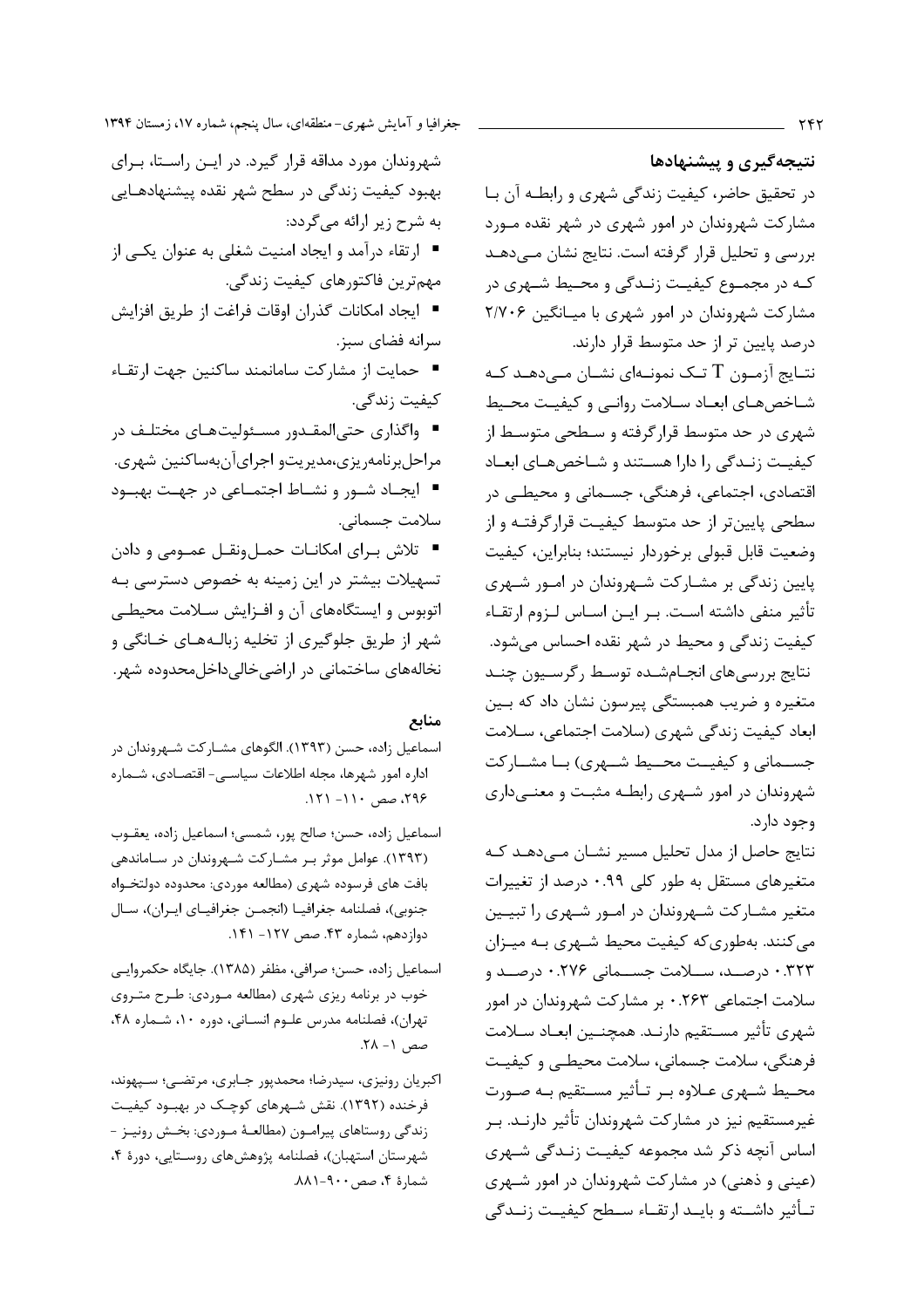تحلیل کیفیت زندگی شهری و رابطهٔ آن با مشارکت شهروندان در امور ....

- باقری کشکولی،علی(۱۳۹۱). ارزیابی توزیع فضایی کیفیت زندگی در محلات شهر سردشت، دوره۳، شماره۹، صص۱۱۸-۹۵.
- بريمـاني، فرامـرز؛ جعفـري، مهـدي؛ بلـوچي، عثمـان (١٣٩٢). سنجش و تحلیل کیفیت زنـدگی در نـواحی روسـتایی(مطالعه موردي: دهستان مهبـان، شهرسـتان نيـک شـهر)، فصـلنامه چشـمانـداز جغرافيـايى در مطالعـات انسـانى، سـال هشـتم، شماره۲۳، صص ۵۴-۴۱.
- بريماني، فرامرز؛ راستي، هادي (١٣٩٣). بررسي تطبيقي ميزان دقت روشهای AHP فازی و AHP کلاسیک بـرای رتبـه بندی شاخص های موثر بر کیفیت زنـدگی (مطالعـه مـوردی: دهستان مهبان، شهرستان نیـک شـهر)، فصـلنامه جغرافیـا و توسعه، شماره ۳۴، صص ۱۴-۱.
- بندرآباد، علیرضا؛ احمدی نژاد، فرشته (۱۳۹۳). ارزیابی شـاخص های کیفیت زندگی با تاکید بر اصـول شـهر زیسـت پـذیر در منطقه ٢٢ تهران، مجله پژوهش و برنامه ريزي شهري، سال۵، شماره ۱۶، صص ۷۴-۵۵.
- پوراحمد، احمد؛ فرهودي، رحمت الله؛ حبيبي، كيومرث؛ كشاورز، مهنـاز (۱۳۹۰). بررسـی نقـش کیفیـت محـیط سـکونتی در مهاجرت های درون شهری (مطالعه موردی: بافت قدیم خـرم آباد)، فصلنامه پژوهشهای جغرافیای انسانی، شـماره ۷۵ ، صص ۳۶-۱۷.
- جــاجرمي، كــاظم؛ كلتــه، ابــراهيم (١٣٨۵). ســنجش وضــعيت شاخصهای کیفیت زندگی در شهر از نظر شهروندان (مطالعه موردي: گنبد قـابوس)، فصـلنامه جغرافيـا وتوسـعه، سـال ۴، شماره پیاپی۸، صص ۱۸-۶.
- حاجي نژاد، علـي؛ رفيعيـان، مجتبـي؛ زمـاني، حسـين (١٣٨٩). بررسی متغیرهای فردی مؤثر بر رضایتمندی شـهروندان از كيفيت محيط زندگي، مطالعه مـوردي مطالعـه بافـت قـديم و جدید شـهر شـیراز، فصـلنامه جغرافیـا و توسـعه، شـماره١٨، صص ٨٢-۶۳.
- خادم الحسيني، احمد؛ منصوريان، حسين؛ ستاري، محمدحسين (۱۳۸۹). ســنجش کیفیــت ذهنـــی زنــدگی در نـــواحی شهري(مطالعه موردي: شهر نوراًباد، استان لرستان)، فصلنامه جغرافيا و مطالعات محيطي، سال اول، شماره٣، صص ٤٠-۴۵.
- خادمی، امیرحسین؛ جوکار سرهنگی، عیسـی (۱۳۹۱). ارزیـابی كيفيت زندگي شـهري(مطالعه مـوردي: بافـت فرسـوده شـهر عامل)، فصلنامه جغرافيا و مطالعات محيطى، دوره ١، شماره؟، صص ١١٧-١٠٠.

خواجه شاهکوهی، علیرضا و همکاران (۱۳۹۱). ارزیابی و سنجش شاخصهای ذهنی کیفیت زندگی شهری؛ مطالعه موردی: شهر كاشان،دو فصلنامهمديريتشهري، شماره ٣٠، صص٢٩۶-٢٨٥.

راد جهان بانی،نفیسه؛ پرتوی، پـروین (۱۳۹۰). بررسـی تطبیقـی کیفیت محیط در محله های شهری، با رویکرد توسـعه پایـدار، مورد پژوهي: محله هاي خيابان و ايلگلـي تبريـز، مجلـه نامـه معماری و شهرسازی(دوفصلنامه دانشگاه هنر)، شماره ۶، صص  $.70 - 99$ 

ربانی خوراسگانی، علی؛ کیانپور، مسعود (۱۳۸۶). مدل پیشنهادی برای کیفیت زندگی، مطالعه موردی: شهر اصفهان، مجله دانشکده ادبیات و علوم انسانی، سال۱۵، شماره ۵۹-۵۸، صص ۱۰۸-۶۸.

رباني، رسول؛ قاسمي، وحيد؛ عباس زاده، محمد (١٣٨٧). رابطـه ابعاد مادی و غیرمادی رفاه اجتماعی با مشارکت شهروندان در امور شهري، فصلنامه رفاه اجتماعي، سال ٩، شماره٣٢، صص  $A - 1 - 1P$ .

رحمانی فیروزجاه، علی؛ سعدیه، سهرابی (۱۳۹۲). بررسی جامعه شناختی رابطه میان کیفیت زنـدگی و سـرمایه ی اجتمـاعی (مطالعـه مـوردي: شـهر تهـران)، فصـلنامهٔ مطالعـات توسـعهٔ اجتماعي- فرهنگي، سال اول، شمارهٔ ٢، صص ١٧٥-١۵٧.

رضوانی، محمدرضا و همکاران (۱۳۸۸). توسعه و سـنجش شاخصهای کیفیت زنـدگی شـهری (مطالعـه مـوردی: شـهر نورآباد، استان لرسـتان)، فصـلنامه مطالعـات و پـژوهشهـای شهری و منطقهای، سال اول، شماره ۲، صص ۱۱۰-۸۷.

رضواني، محمدرضا؛ منصوريان، حسين (١٣٨٧). سنجش كيفيت زندگی: بررسی مفاهیم، شـاخصهـا و مـدل هـا و ارایـه مـدل پیشنهادی برای نواحی روستایی، فصلنامه روستا و توسعه، سال ١١، شماره٣، صص ٢۶-١.

- رفیعیان، مجتبی؛ عسگری زاده، زهرا (۱۳۸۸). بررسی عوامل موثر بر كـاهش كيفيـت محـيط شـهرى، فصـلنامه مطالعـات مدیریت شهری، سال اول، پیش شماره ۳، صص ۱۲۶-۱۱۱.
- رفيعيان، مجتبى؛ مولودى، جمشيد؛ پورطاهرى، مهدى (١٣٩٠). سنجش کیفیت محیط شهری در شهرهای جدید(مطالعه مورد: شهر جديد هشتگرد)، فصلنامه مـدرس علـوم انسـاني \_ برنامهریزی و آمایش فضا، دوره ۱۵، شماره ۳، صص ۳۸-۲۰.
- زبردست، اسفندیار؛ بنی عامریان، مهسا (١٣٨٩). بررسی ارتباط میان شاخصهای عینی. ذهنی بعد خـدمات عمـومی کیفیـت زندگی شهری در شهر جدید هشتگرد، دو فصلنامه دانشگاه هنر، شماره ۳، صص ۲۲-۶.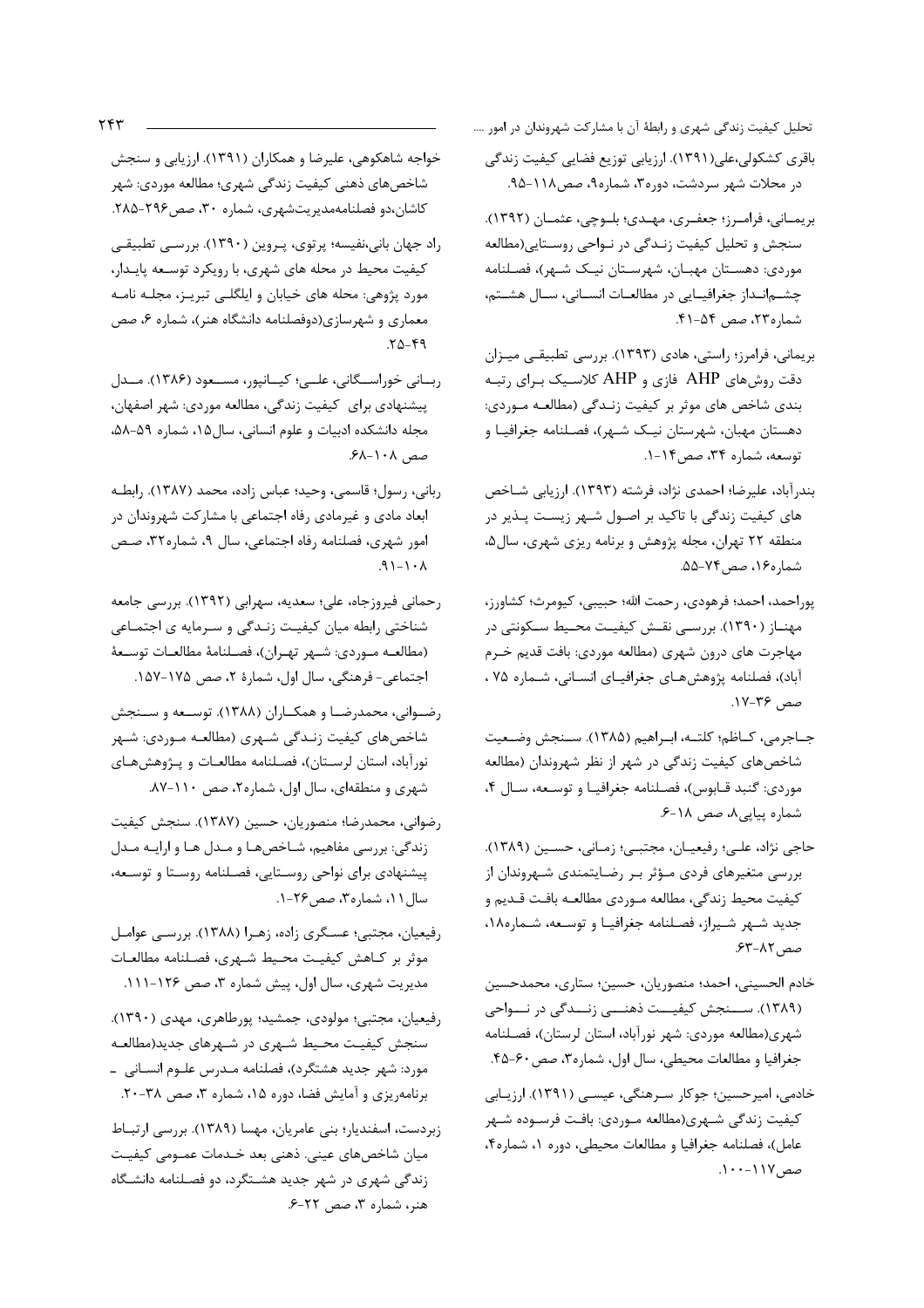- شيخ الا اســلامي، عليرضــا؛ خوشــبين، نجمــه(١٣٩١). ســنجش کیفیت زندگی مطالعه موردی : ناحیه ۱ شهر بهشهر، فصلنامه جغرافیـا و برنامـه ريـزي شـهري چشـم انـداز زاگرس،سـال جهارم،شماره ۱۳، صص ۱۱۴-۹۹.
- غفوري، حسين؛ هادياني، زهره ؛ رفيعيان، سجاد (١٣٩٣). بررسي ظرفیت و قابلیتهـای مشـارکت شـهروندان در امـور شـهری (مطالعه موردي: شـهر فسـ)، جغرافيـا و توسـعه، شـماره ٣۴، صص ۹۸-۸۳.
- غیاثوند، الهام (۱۳۸۸). تأثیر سرمایههـای اجتمـاعی بـر کیفیـت زندگی ساکنان محلات شـهری، فصـلنامه مهنـدس مشـاور، شماره ۴۵، صص ۲۷-۲۲.
- فتحعلیان، معصومه؛ پرتــوی، پــروین (١٣٩٠). مطالعــه تطبیقــی کیفیت زندگی در بافت هـای خـود رو و برنامـه ریـزی شـده اسلامشــهر(موردپژوهي: قائميــه و واوان)، نشــريه مطالعــات تطبیقی هنر (دو فصلنامه علمی و پژوهشی)، شماره اول، صص  $\lambda \cdot (-1)^{\alpha}$ .
- فرجـي ملائـي، امـين؛ عظيمـي، آزاده (١٣٩١). تحليـل كيفيـت زندگی در یک محیط روستا ۔شےوی؛ مورد پژوهے: شےو سگزآباد، فصلنامهمدیریتشهری، شماره ۳۰، صص ۲۸۴-۲۶۵.
- فرجي ملائي، امين؛ عظيمي، آزاده؛ زيـاري، كرامـت الله (١٣٨٩). تحلیل ابعاد کیفیت زندگی در نواحی شهری ایران، پـژوهش و برنامهریزی شهری، سال اول، شماره ۲، صص ۱۶-۱.
- قالیباف، محمدباقر و همکاران (۱۳۹۰). ارزیابی کیفیـت زنــدگی شهري (مطالعه موردي: محله يافتآبــاد)، فصــلنامه جغرافيــا، دوره جديد، سال نهم، شماره ٣١، صص٥٣-٣۴.
- قنبري، ابوالفضل؛ سـلطان زاده، اكبـر؛ صـديق، مهـدي (١٣٩٢). بررسی تطبیقی کیفیت زندگی شهری در روستاهای ادغامشده با هستههای طراحیشده(مورد مطالعه: شهر تبریز)، مطالعـات جامعهشناختی شهری، سال ۳، شماره ۷، صص ۱۹۲-۱۶۷.
- کسانی، عزیـز و همکـاران(۱۳۹۱). بررسـی مؤلفـههـای سـرمایه اجتماعی ساکنان شهر تهران بـا اسـتفاده از تحليـل مسـيري: طرح سنجش عـدالت شـهري، مجلـه تخصصـي اييــدميولوژي ایران، دوره ۸، شماره ۲،صص ۱۲-۱.
- گروسی، سعیده؛ نقوی، علی (۱۳۸۷). سرمایه اجتماعی و کیفیت زندگی در شهر کرمان، فصلنامه رفاه اجتماعی، سال۸، شـما, ه ۳۰ و ۳۱، صص ۸۲-۶۱.
- لطفي، صديقه(١٣٨٨). مفهوم كيفيت زنـدگي شــهري: تعـاريف، ابعاد و سنجش آن در برنامه ریزی شهری، فصلنامه جغرافیـای انسانی، سال اول، شماره۴، صص ۸۰-۶۵.

جغرافیا و آمایش شهری-منطقهای، سال پنجم، شماره ۱۷، زمستان ۱۳۹۴

- ماجدي، سيد مسعود؛ لهسايي زاده، عبـدالعلي (١٣٨۵). بررسـي رابطه بین متغیرهای زمینهای، سرمایه اجتمـاعی و رضـایت از کیفیت زندگی: مطالعه مـوردی در روسـتاهای اسـتان فـارس، فصلنامه روستا و توسعه، سال ۹، شماره ۴،۱ صص ۱۳۶-۹۲.
- موســايي، ميــثم؛ رضــوى الهاشـــم، بهــزاد (١٣٨٩). بررســــ ، (SWOT) مشاركت شهروندان در امور شهرى، فصلنامه رفاه احتماعه ،سال ١١، شماره ۴، صص ١٥٢-١٢٣.
- نوابخش، مهرداد (۱۳۹۱). کیفیت زندگی شهری و برخی عوامـل مؤثر در آن در شهر کرمانشاه، فصلنامه مطالعات شهری، ســال دوم، شماره سوم، صص ٨٢-۶۵.

نوغاني،محسن؛ اصغر يور ماسوله، احمد؛ صفا، شما؛ كرماني، مهدي (۱۳۸۷). کیفیت زنـدگی شـهروندان و رابطـه آن بـا سـرمایه اجتماعی در مشهد، مجله علوم اجتماعی، دانشـكده ادبيـات و علوم انسانی،سال ۵، شماره اول، صص ۱۴۰-۱۱۱.

- Bonaiuto, M., F., Fornara, M., Bonnes, (2003). Indexes of Perceived Residential Environment Quality and Neighbourhood Attachment in Urban Environments: A Confirmation Study on the City of Rome. Landscape and Urban Planning, Vol. 65, PP: 41-52.
- Burden, D. & Litman, T. (2011). America needs complete streets. ITE Journal, 81(4).
- Das, D, (2008). Urban Quality of Life: A case study of Guwahati, Social Indicators Research, 88.
- Epley, R, Donald & Menon, Mohan  $(2007)$ . A Method of Assembling Crosssectional Indicators into a Community Quality of Life, Social Indicators.
- Flynn, Patrice; Berry, David; and Heintz , Theodore  $(2002)$ . Sustainabillilty & Quality of life Indicators: Toward the Integration of Economic, Soclaland Environmental Measures, Indicators: The Journal of Social Health, Vol. 1, No. 4, pp1-23.
- Godefroid, s., (2001). Temporal analysis of the  $\overline{\phantom{a}}$  ora as indicator for changing **Brussels** Environmental quality, Landscape and Urban Planning 52  $(2001)$  $203 \pm 224$  $0169 -$ 2046/01/\$20.00 # 2001 Elsevier Science B.V. All rights reserved.
- Kamp, I., K. Van, Leidelmeijer, K., Marsman, G. and de Hollander, A., (2003). Urban environmental quality and human wellbeing:Towards  $\overline{a}$ conceptual framework and demarcation of concepts; a literature study, Landscape and Urban Planning,  $65(1-2)$ .
- Lee, Y-J, (2008). Subjective quality of life measurement in Taipei, Buildingand Environment